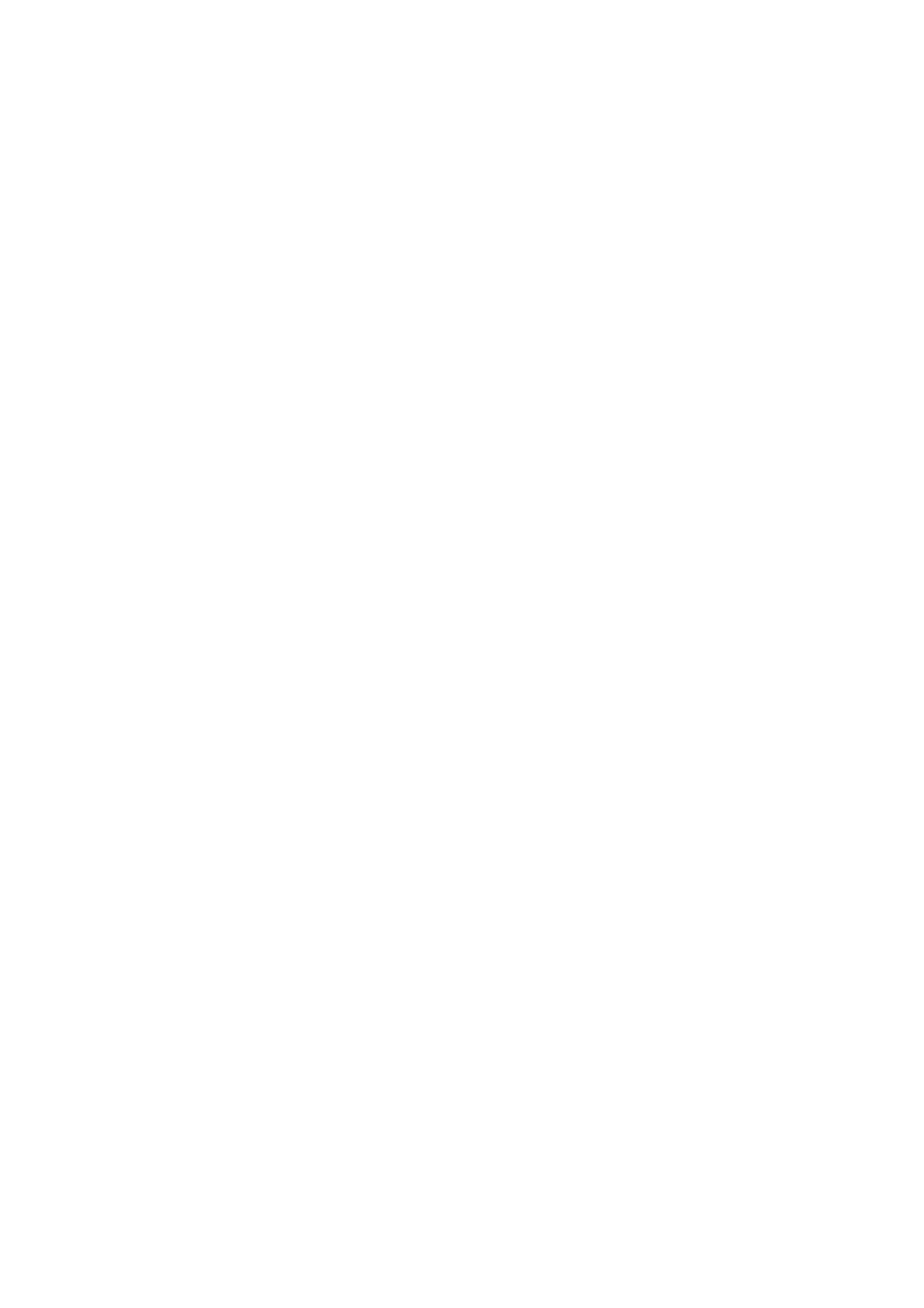Creating an all-in-one OpenStack cloud for test and proof-of-concept environments

OpenStack Team rhos-docs@redhat.com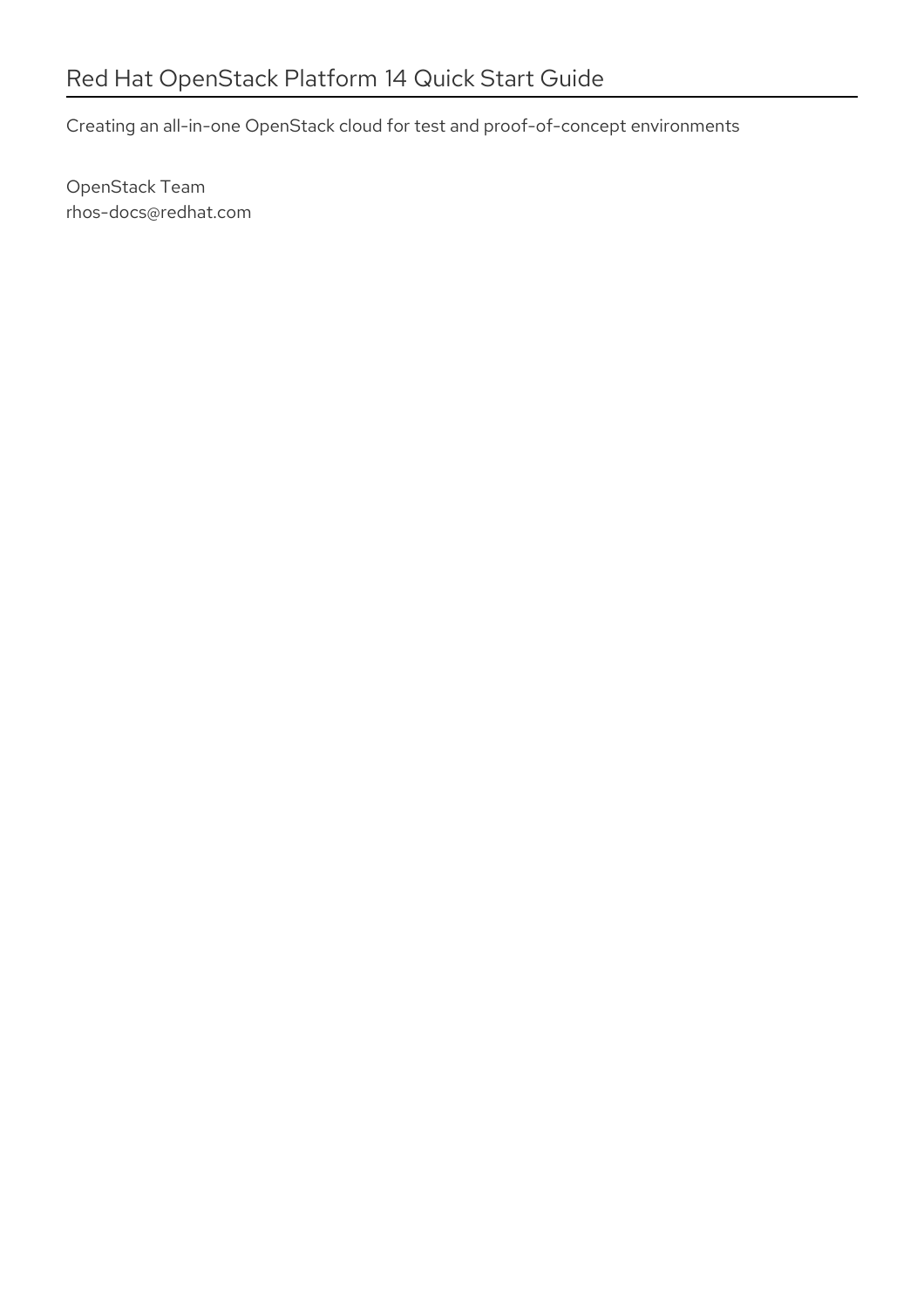### Legal Notice

Copyright © 2020 Red Hat, Inc.

The text of and illustrations in this document are licensed by Red Hat under a Creative Commons Attribution–Share Alike 3.0 Unported license ("CC-BY-SA"). An explanation of CC-BY-SA is available at

http://creativecommons.org/licenses/by-sa/3.0/

. In accordance with CC-BY-SA, if you distribute this document or an adaptation of it, you must provide the URL for the original version.

Red Hat, as the licensor of this document, waives the right to enforce, and agrees not to assert, Section 4d of CC-BY-SA to the fullest extent permitted by applicable law.

Red Hat, Red Hat Enterprise Linux, the Shadowman logo, the Red Hat logo, JBoss, OpenShift, Fedora, the Infinity logo, and RHCE are trademarks of Red Hat, Inc., registered in the United States and other countries.

Linux ® is the registered trademark of Linus Torvalds in the United States and other countries.

Java ® is a registered trademark of Oracle and/or its affiliates.

XFS ® is a trademark of Silicon Graphics International Corp. or its subsidiaries in the United States and/or other countries.

MySQL<sup>®</sup> is a registered trademark of MySQL AB in the United States, the European Union and other countries.

Node.js ® is an official trademark of Joyent. Red Hat is not formally related to or endorsed by the official Joyent Node.js open source or commercial project.

The OpenStack ® Word Mark and OpenStack logo are either registered trademarks/service marks or trademarks/service marks of the OpenStack Foundation, in the United States and other countries and are used with the OpenStack Foundation's permission. We are not affiliated with, endorsed or sponsored by the OpenStack Foundation, or the OpenStack community.

All other trademarks are the property of their respective owners.

### Abstract

This guide contains information about installing, configuring, and deploying Red Hat OpenStack Platform 14 in a test environment with the Red Hat OpenStack Platform standalone environment. Use this guide to deploy a simple single-node OpenStack environment.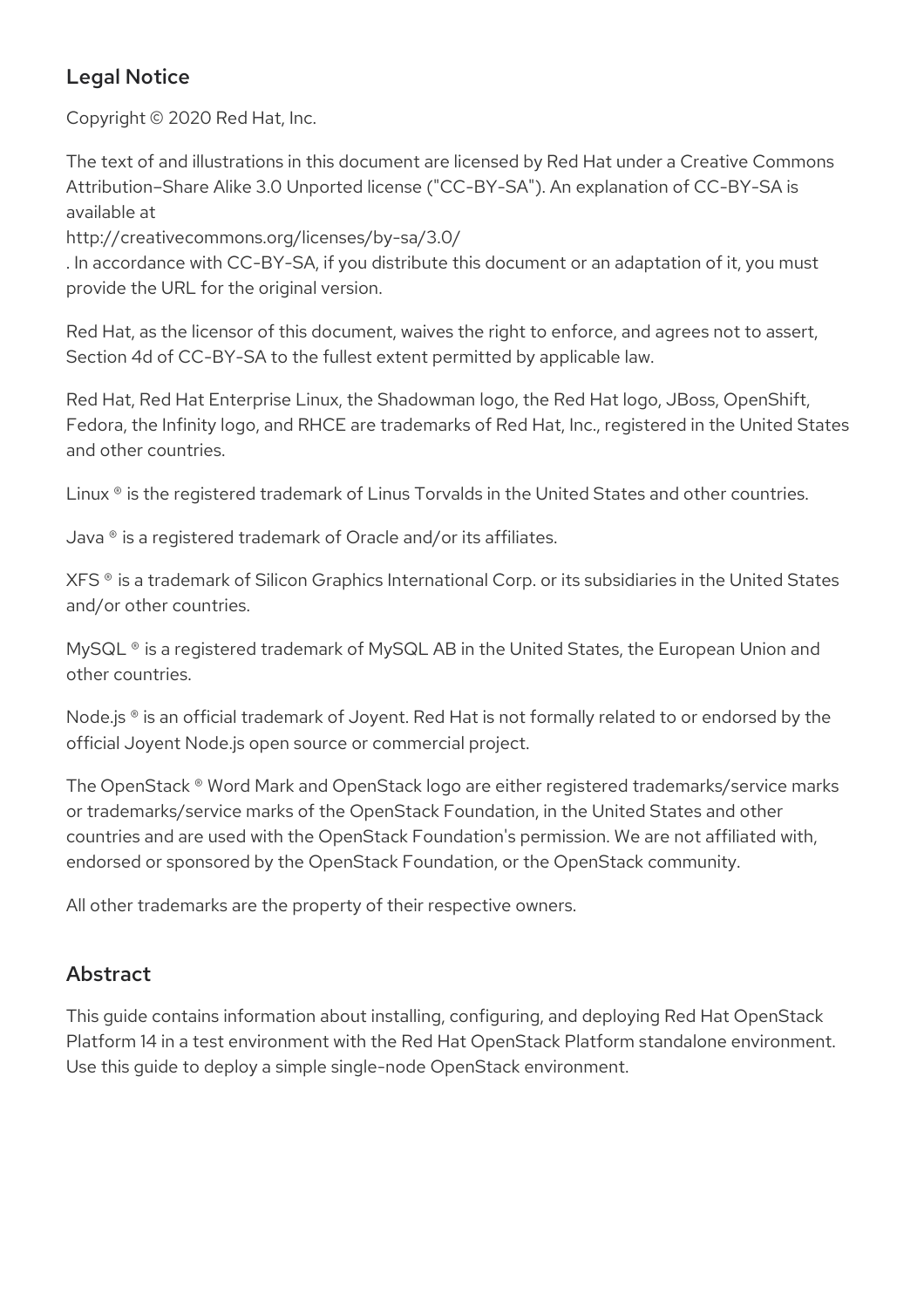## **Table of Contents**

| <b>PREFACE</b>                                                                                                                                                                                                                             |                                  |
|--------------------------------------------------------------------------------------------------------------------------------------------------------------------------------------------------------------------------------------------|----------------------------------|
| 1.1. PREREQUISITES                                                                                                                                                                                                                         | $\overline{4}$                   |
| <b>CHAPTER 2. OVERVIEW</b>                                                                                                                                                                                                                 | 5                                |
|                                                                                                                                                                                                                                            |                                  |
| 4.1. GENERATING YAML FILES FOR THE ALL-IN-ONE INSTALLATION                                                                                                                                                                                 | 8                                |
|                                                                                                                                                                                                                                            | - 10                             |
| CHAPTER 6. CREATING ANSIBLE PLAYBOOKS WITH THE ALL-IN-ONE INSTALLATION $\,\ldots\ldots\ldots\ldots\,11$                                                                                                                                    |                                  |
| 7.1. CORE HEAT TEMPLATES                                                                                                                                                                                                                   | 12<br>12                         |
| 8.1. ENABLING AND DISABLING SERVICES WITH THE ALL-IN-ONE OPENSTACK DEPLOYMENT<br>Procedure                                                                                                                                                 | 14<br>15<br>15                   |
| 9.1. EXAMPLE 1: LAUNCHING A COMPUTE NODE WITH ONE NIC ON THE TENANT AND PROVIDER<br><b>NETWORKS</b><br>Prerequisites<br>Procedure<br>Network Architecture<br>9.2. EXAMPLE 2: LAUNCHING A COMPUTE NODE WITH ONE NIC ON THE PROVIDER NETWORK | 16<br>16<br>16<br>16<br>18<br>18 |
| Prerequisites<br>Procedure<br>Network Architecture                                                                                                                                                                                         | 18<br>18<br>20                   |
| 9.3. EXAMPLE 3: LAUNCHING A COMPUTE NODE WITH TWO NICS ON THE TENANT AND PROVIDER<br><b>NETWORKS</b><br>Prerequisites<br>Procedure<br>Network Architecture<br>22                                                                           | 20<br>20<br>21                   |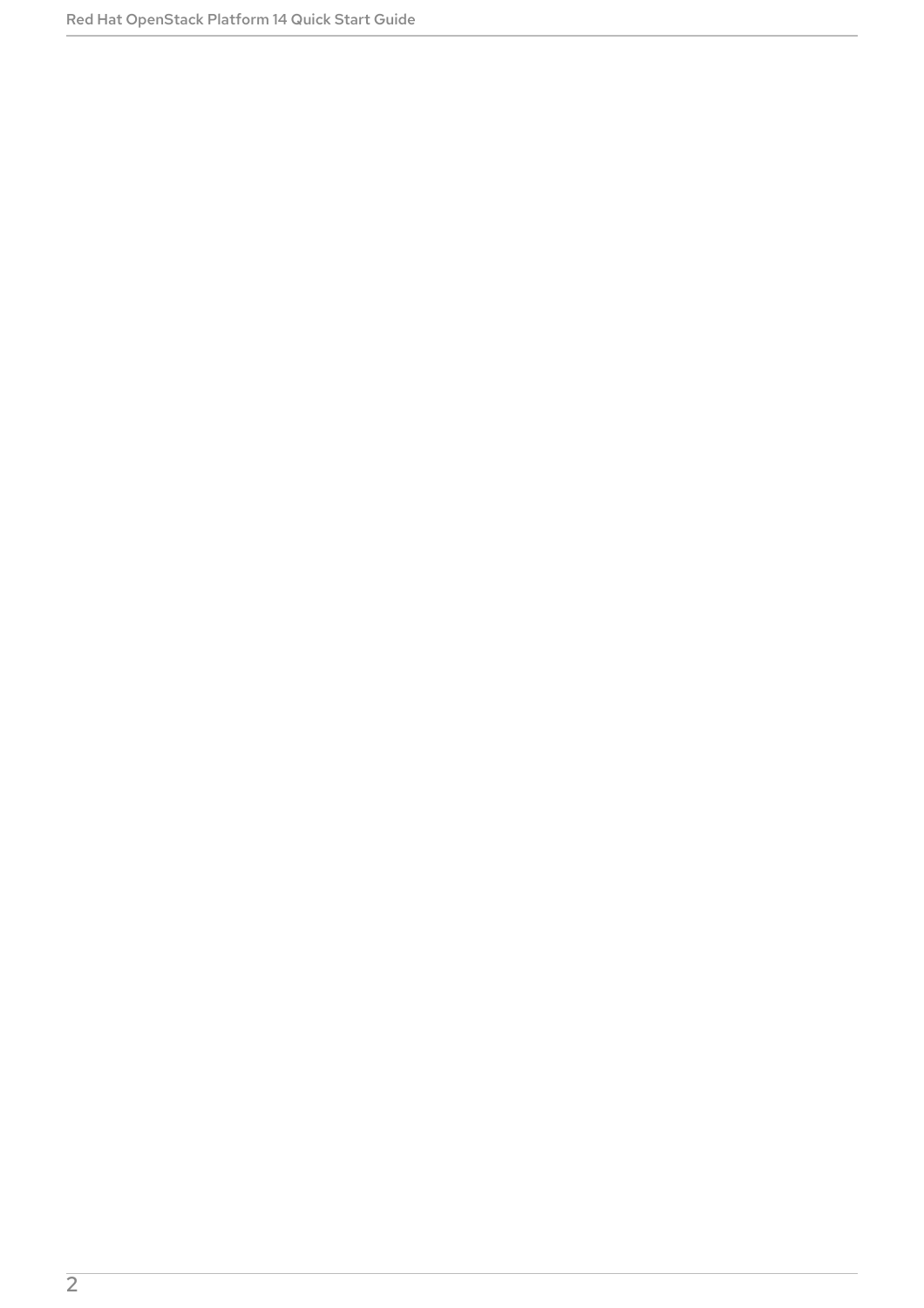## PREFACE

<span id="page-6-0"></span>This feature is available in this release as a *Technology Preview*, and therefore is not fully supported by Red Hat. It should only be used for testing, and should not be deployed in a production environment. For more information about Technology Preview features, see Scope of [Coverage](https://access.redhat.com/support/offerings/production/scope_moredetail) Details.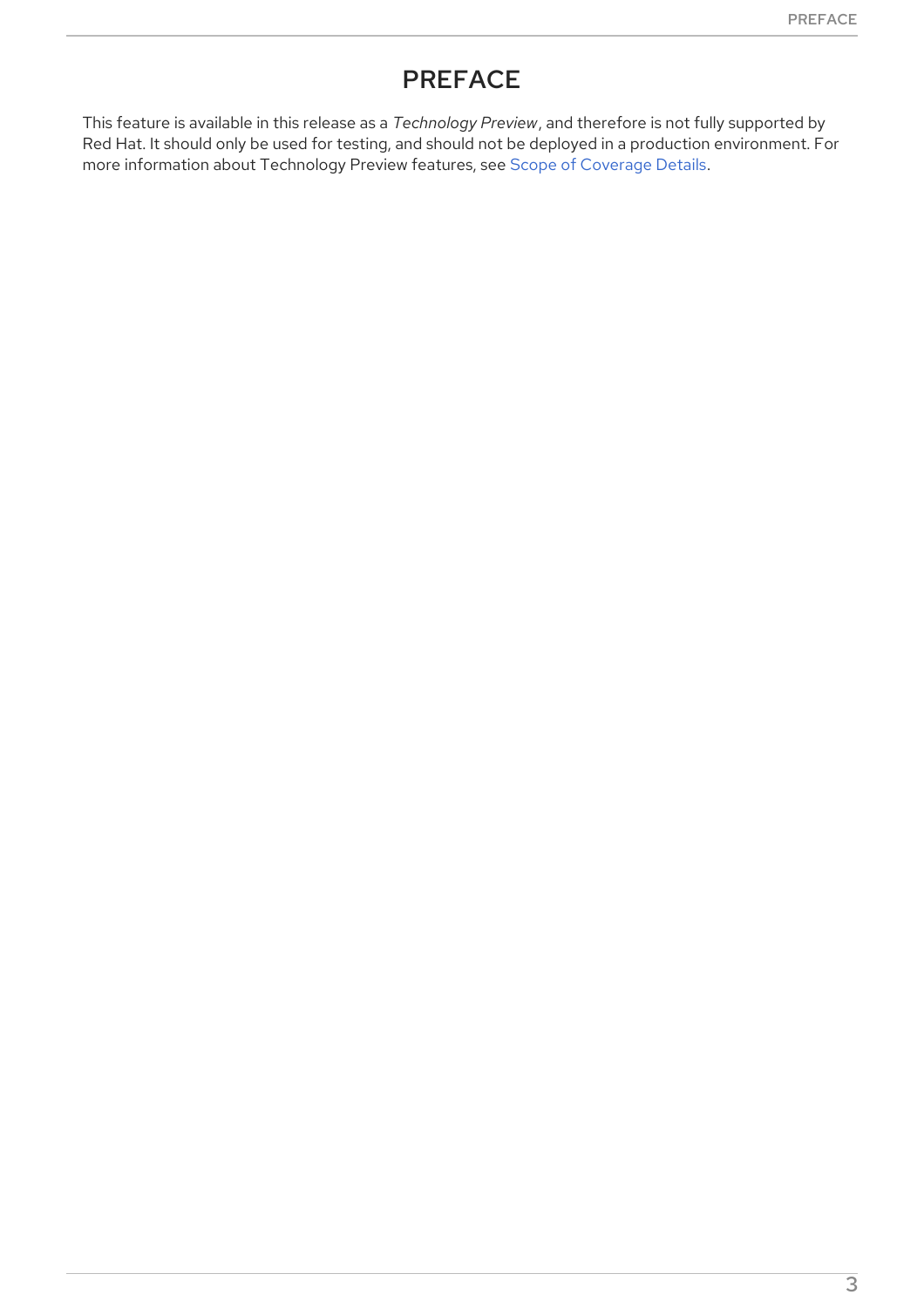# <span id="page-7-0"></span>CHAPTER 1. ALL-IN-ONE OPENSTACK INSTALLATION

The all-in-one installation method uses TripleO to deploy OpenStack and related services with a simple single-node environment. Use this installation to enable proof-of-concept, development, and test deployments on a single node with limited or no follow-up operations.

### <span id="page-7-1"></span>1.1. PREREQUISITES

Before you begin, ensure that you have a system with two network interfaces and a base operating system installed.

#### Example network configuration

- Interface **eth0** assigned to network 192.168.122.0/24
- Interface eth1 assigned to network 192.168.25.0/24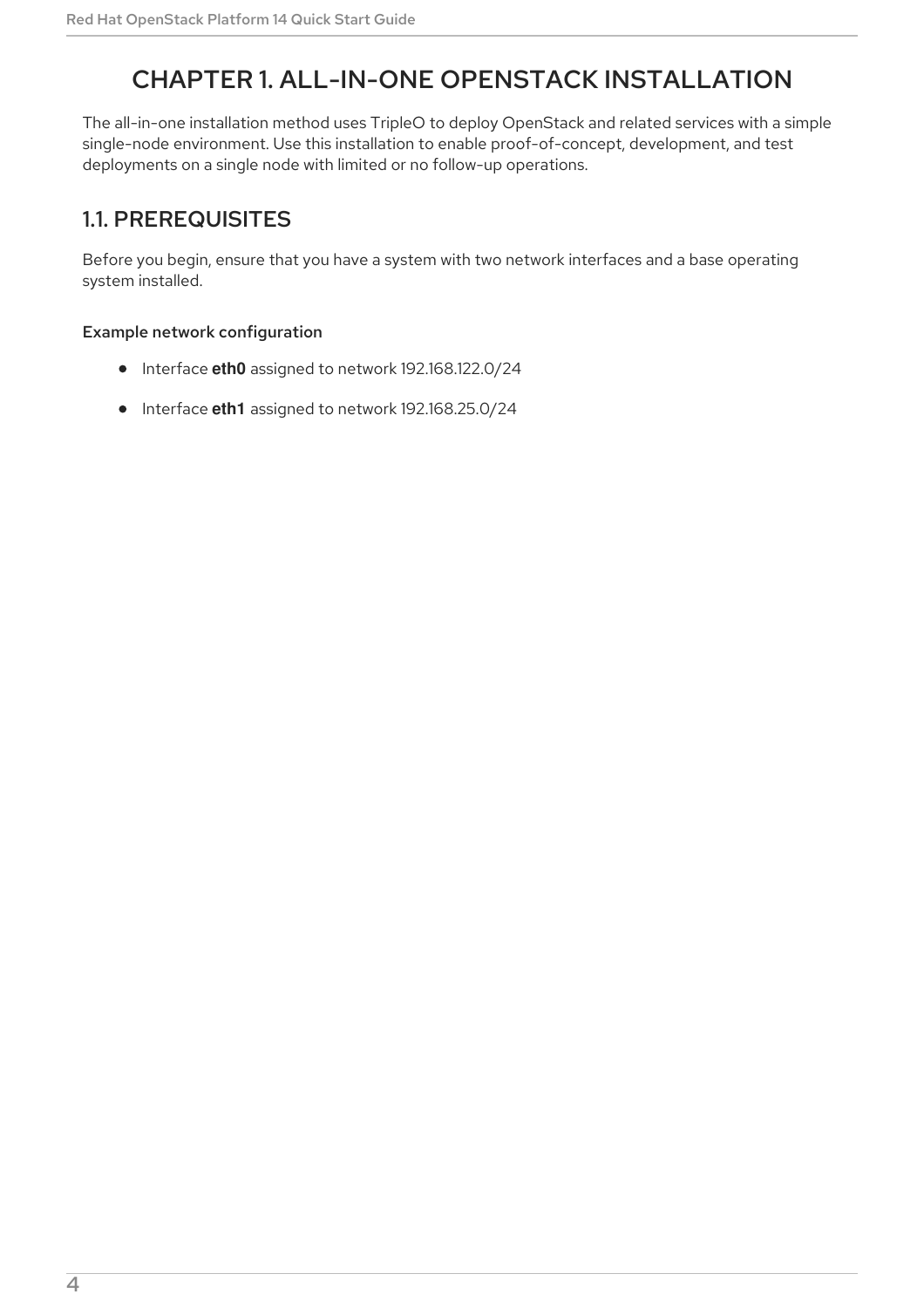# CHAPTER 2. OVERVIEW

<span id="page-8-0"></span>This section contains information about installing, configuring, and deploying a simple single-node OpenStack environment. In this scenario, there is no pre-existing Undercloud dependency. Instead, the installer runs an inline heat-all instance to bootstrap the deployment process and convert the selected Heat templates into Ansible playbooks that you can execute on a local machine.

Use the all-in-one OpenStack installation for basic testing and development. The all-in-one installation is a good starting point and test environment for OpenStack, but if you want to perform complex operations, you must deploy a production-level scaled cloud installation.

#### Workflow

To install, configure, and deploy a simple single-node OpenStack environment, complete the tasks in the following basic workflow:

- 1. Enable the repositories necessary to deploy the all-in-one OpenStack installation.
- 2. Install the TripleO command line interface (CLI).
- 3. Configure basic network configuration and deployment parameters for your all-in-one OpenStack installation.
- 4. Deploy the all-in-one OpenStack installation.

#### Benefits of the all-in-one OpenStack installation

- Composable services.
- Pre-defined roles.
- Condensed single-node environment.
- Playbooks that you can use to run the small-footprint installer in a container and generate Ansible playbooks.

#### Configuration

The all-in-one Red Hat OpenStack installation does not require configuration pre-deployment or postdeployment. However, this guide also contains information about configuring roles and services that you can use to experiment with OpenStack.

#### Composable roles

You can create custom composable roles and deploy specific services for each role.

#### Ansible

This installation applies Ansible playbooks automatically with the deployment command. However, you can also direct the deployment command to output Ansible playbooks that you can use on other instances. For example, you can complete testing in the all-in-one installation, and then apply the verified Ansible playbook to other instances.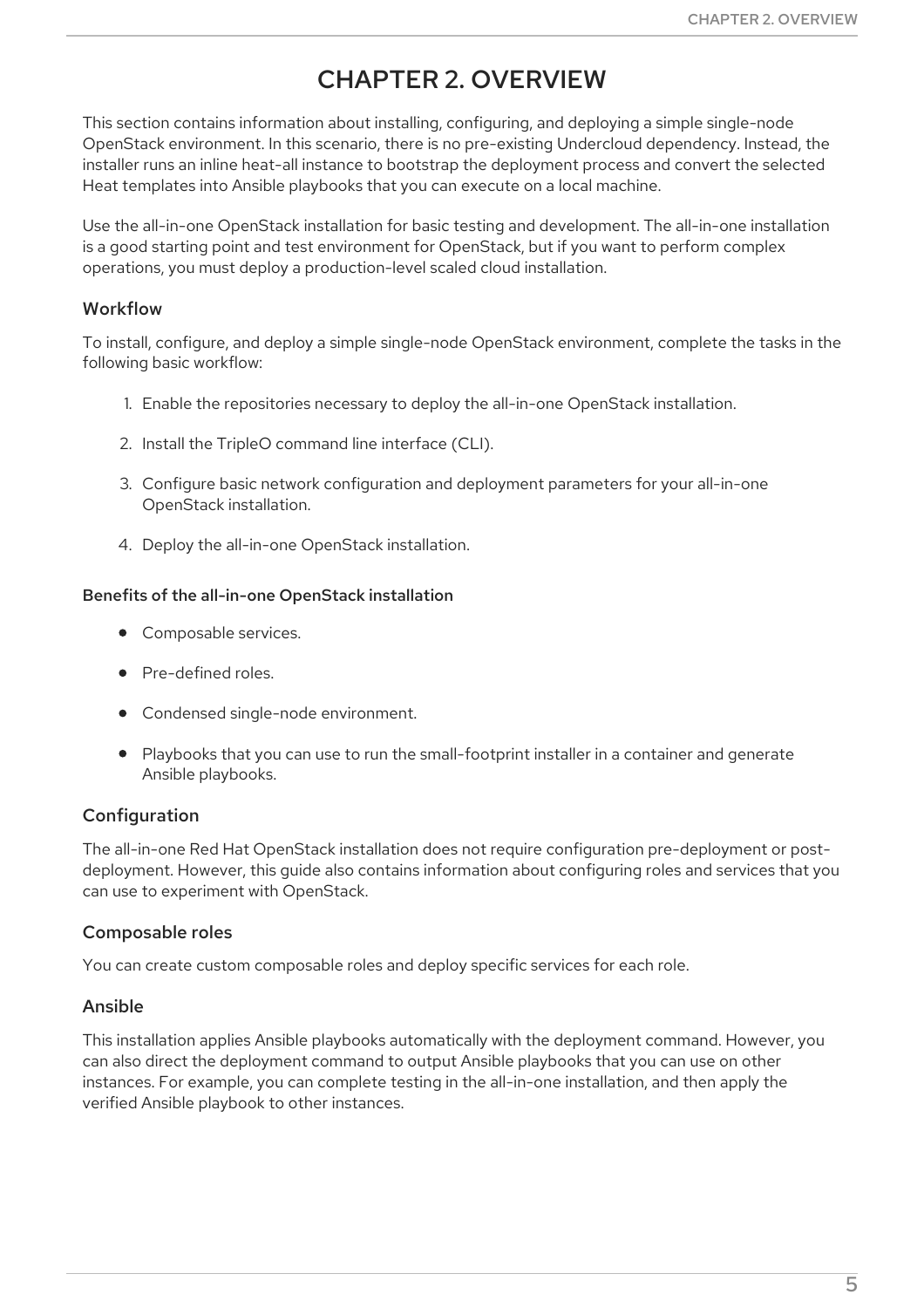# <span id="page-9-0"></span>CHAPTER 3. INSTALLING THE ALL-IN-ONE OPENSTACK ENVIRONMENT

Before you can begin configuring, deploying, and testing your all-in-one OpenStack environment, you must install the necessary packages and dependencies, and share the public key from your user account on your physical machine to the virtual machine hosting the OpenStack environment.



### **NOTE**

Perform the following steps as the user that requires access to the OpenStack host machine, which is likely to be your regular, non-root user account.

1. Log in as a non-root user to the bare metal or virtual machine where you want to install the standalone services:



\$ ssh <non-root-user>@<host-machine>

2. Register the machine with Red Hat Subscription Manager. Enter your Red Hat subscription credentials at the prompt:



3. Attach your Red Hat subscription to the entitlement server:

\$ sudo subscription-manager attach --auto

- 4. Run the following commands to enable the necessary repositories:
	- \$ sudo yum install -y yum-utils \$ sudo yum-config-manager --enable rhel-7-server-rpms \$ sudo yum-config-manager --enable rhel-7-server-optional-rpms \$ sudo yum-config-manager --enable rhel-7-server-extras-rpms \$ sudo yum-config-manager --enable rhel-ha-for-rhel-7-server-rpms
	- \$ sudo yum-config-manager --enable rhel-7-server-openstack-<VERSION>-rpms

Replace **<VERSION>** with the version of your OpenStack installation.

| <b>Version</b> | Name  |
|----------------|-------|
| 14             | rocky |



#### **NOTE**

The all-in-one OpenStack installation is a Technology Preview feature in Red Hat OpenStack Platform 14.

5. Install the TripleO command line interface (CLI):

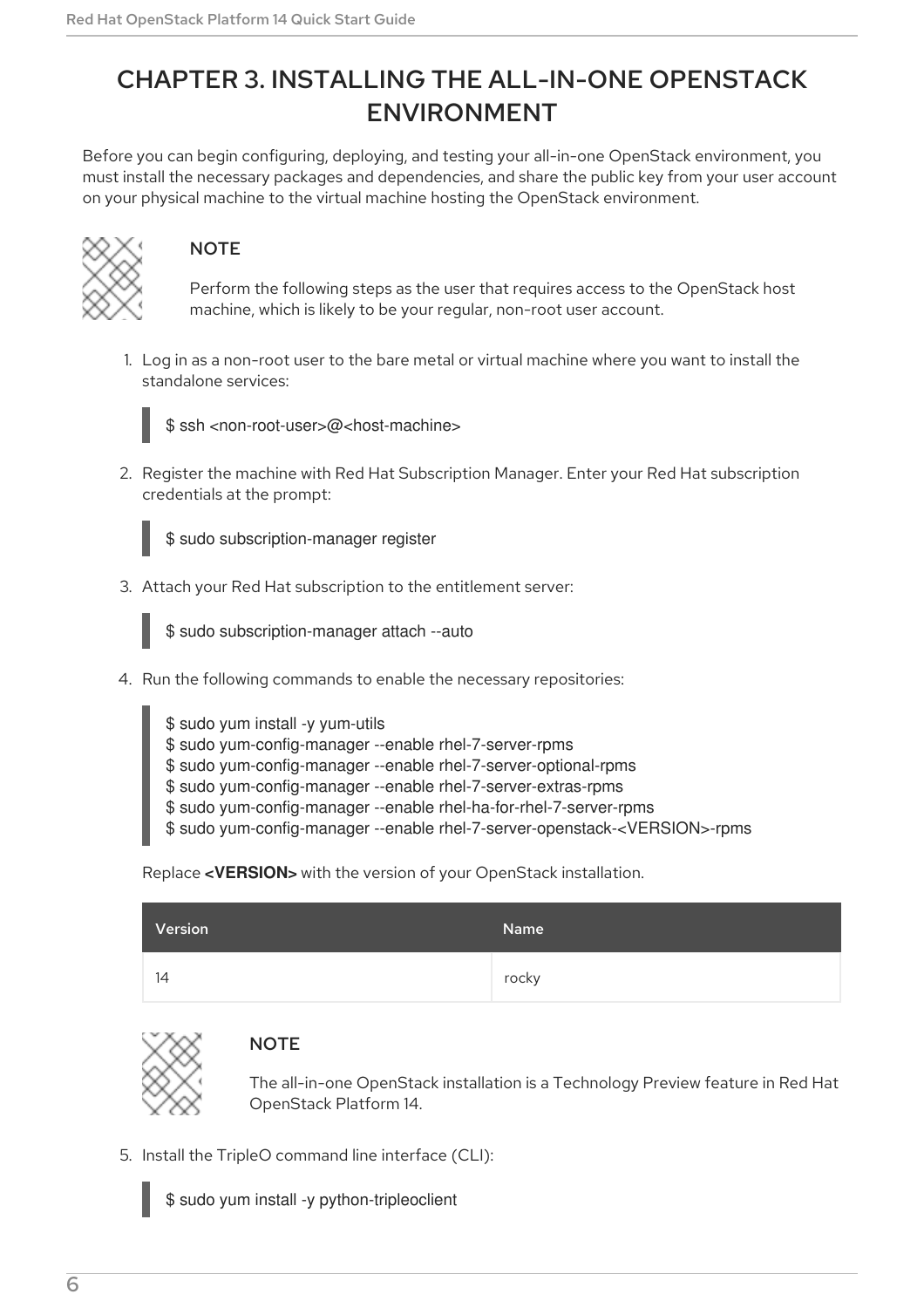6. Copy your public SSH key to the all-in-one host machine:

\$ sudo ssh-copy-id <non-root-user>@<host-machine>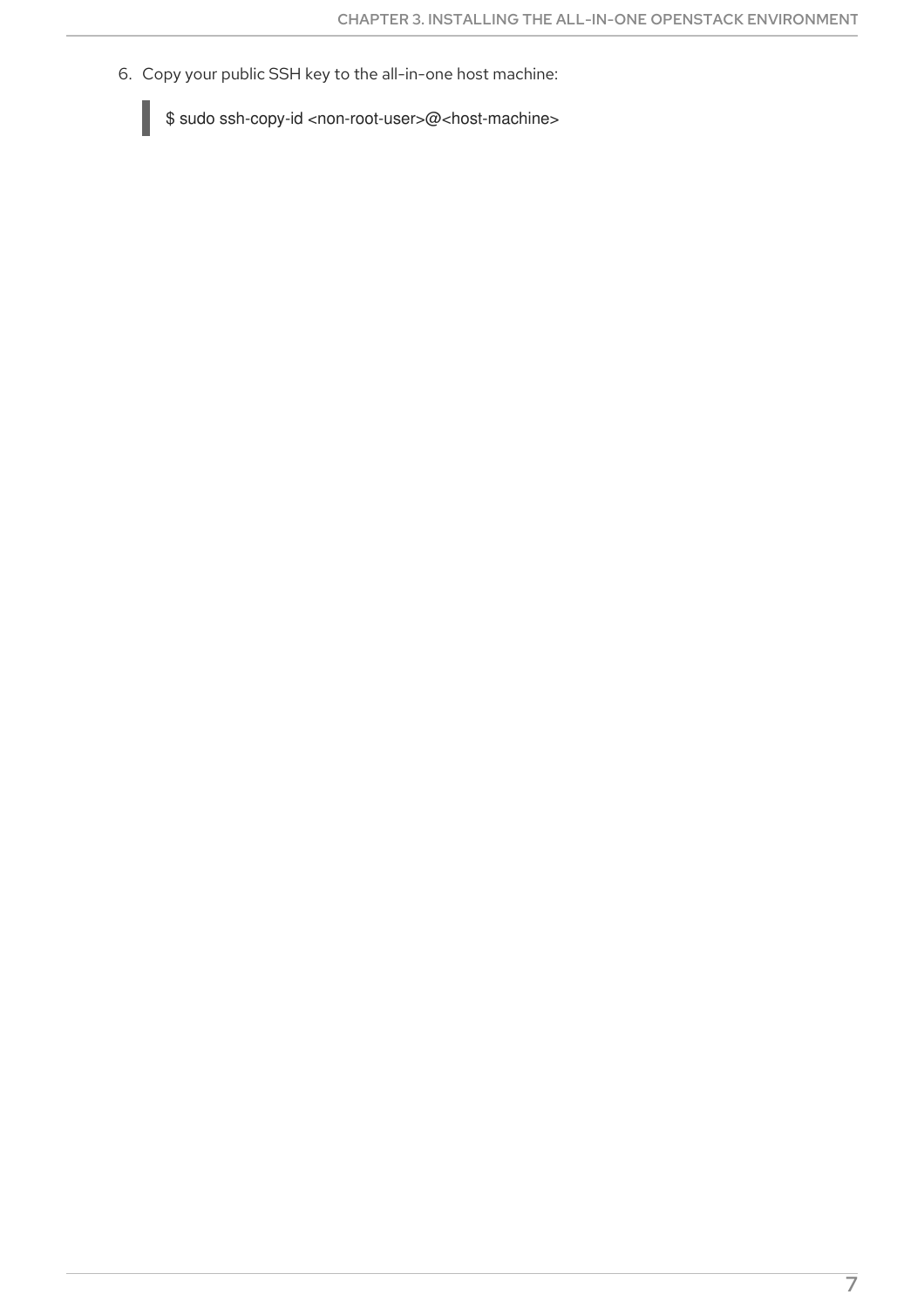# <span id="page-11-0"></span>CHAPTER 4. CONFIGURING THE ALL-IN-ONE OPENSTACK INSTALLATION

The all-in-one Red Hat OpenStack Platform installation does not require configuration pre-deployment or post-deployment. However, you must create the following configuration files manually before you can deploy OpenStack:

- **\$HOME/containers-prepare-parameters.yaml**
- **\$HOME/standalone\_parameters.yaml**

If you want to customize, develop, and test your all-in-one installation, edit the following configuration files:

- **/usr/share/openstack-tripleo-heat-templates/environments/standalone.yaml**
- **/usr/share/openstack-tripleo-heat-templates/roles/Standalone.yaml**

### <span id="page-11-1"></span>4.1. GENERATING YAML FILES FOR THE ALL-IN-ONE INSTALLATION

To generate the **containers-prepare-parameters.yaml** and **standalone\_parameters.yaml** files, complete the following steps:

1. Generate the **containers-prepare-parameters.yaml** file that contains the default **ContainerImagePrepare** parameters:

\$ openstack tripleo container image prepare default --output-env-file \$HOME/containersprepare-parameters.yaml

2. Create the **\$HOME/standalone parameters.yaml** file and configure basic parameters for your standalone OpenStack installation, including network configuration and some deployment options. In this example, network interface **eth0** is a default interface, and network interface **eth1** is the interface that you use to deploy OpenStack:

export IP=192.168.25.2 export NETMASK=24 export INTERFACE=eth1 cat <<EOF > \$HOME/standalone\_parameters.yaml parameter\_defaults: CloudName: \$IP ControlPlaneStaticRoutes: [] Debug: true DeploymentUser: \$USER DnsServers:  $-1.1.1.1$ - 8.8.8.8 DockerInsecureRegistryAddress: - \$IP:8787 NeutronPublicInterface: \$INTERFACE NeutronDnsDomain: localdomain NeutronBridgeMappings: datacentre:br-ctlplane NeutronPhysicalBridge: br-ctlplane StandaloneEnableRoutedNetworks: false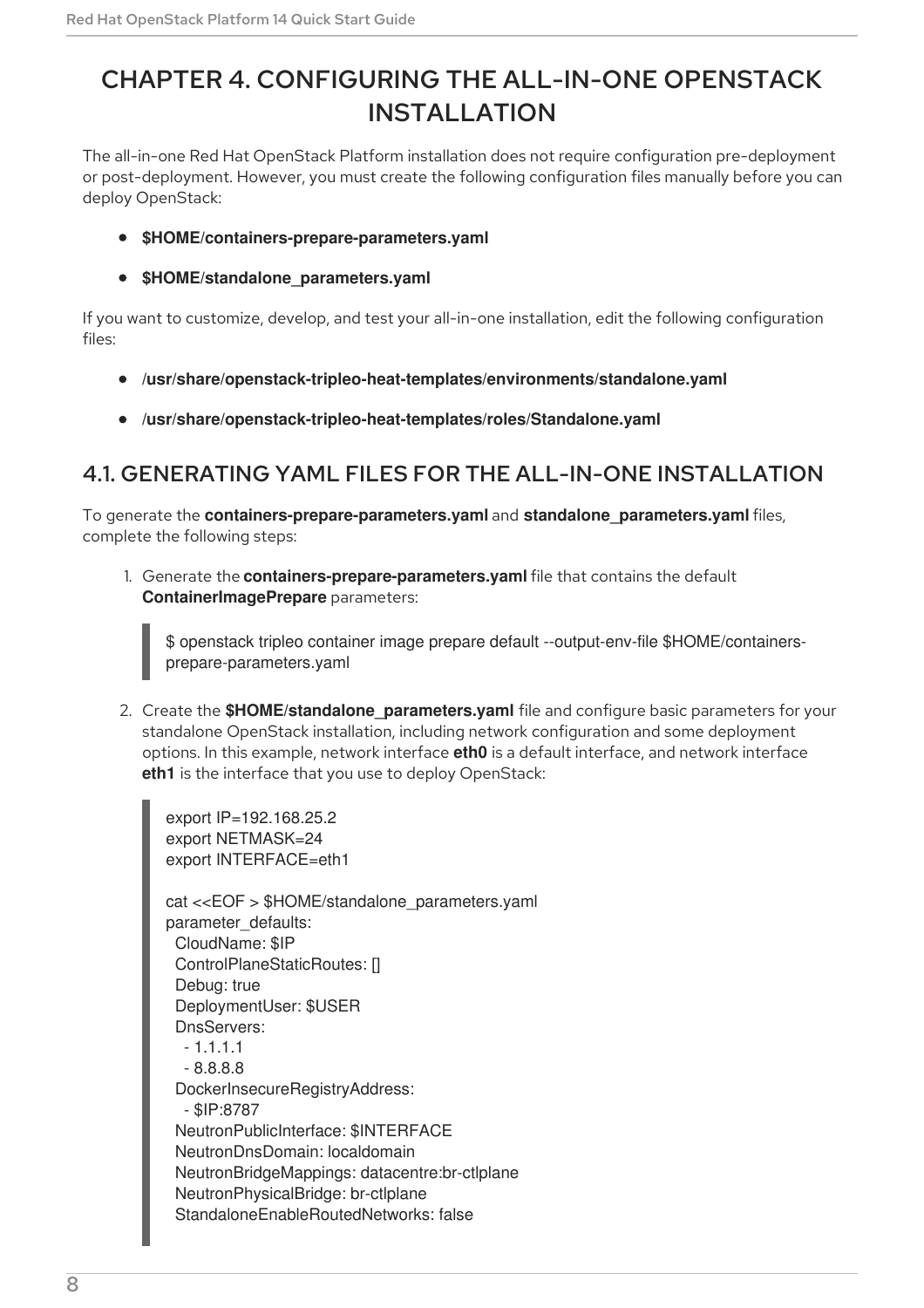StandaloneHomeDir: \$HOME StandaloneLocalMtu: 1500 EOF

You must configure the **DnsServers** parameter with your DNS address. For example, use the address from the **/etc/resolv.conf** file:

\$ cat /etc/resolv.conf 192.168.122.1

If you have an internal time source, or if your environment blocks access to external time sources, use the **NtpServer** parameter to define the time source that you want to use:

NtpServer: clock.example.com

If you want to use the all-in-one OpenStack installation in a virtual environment, you must define the virtualization type with the **StandaloneExtraConfig** parameter:

StandaloneExtraConfig: NovaComputeLibvirtType: qemu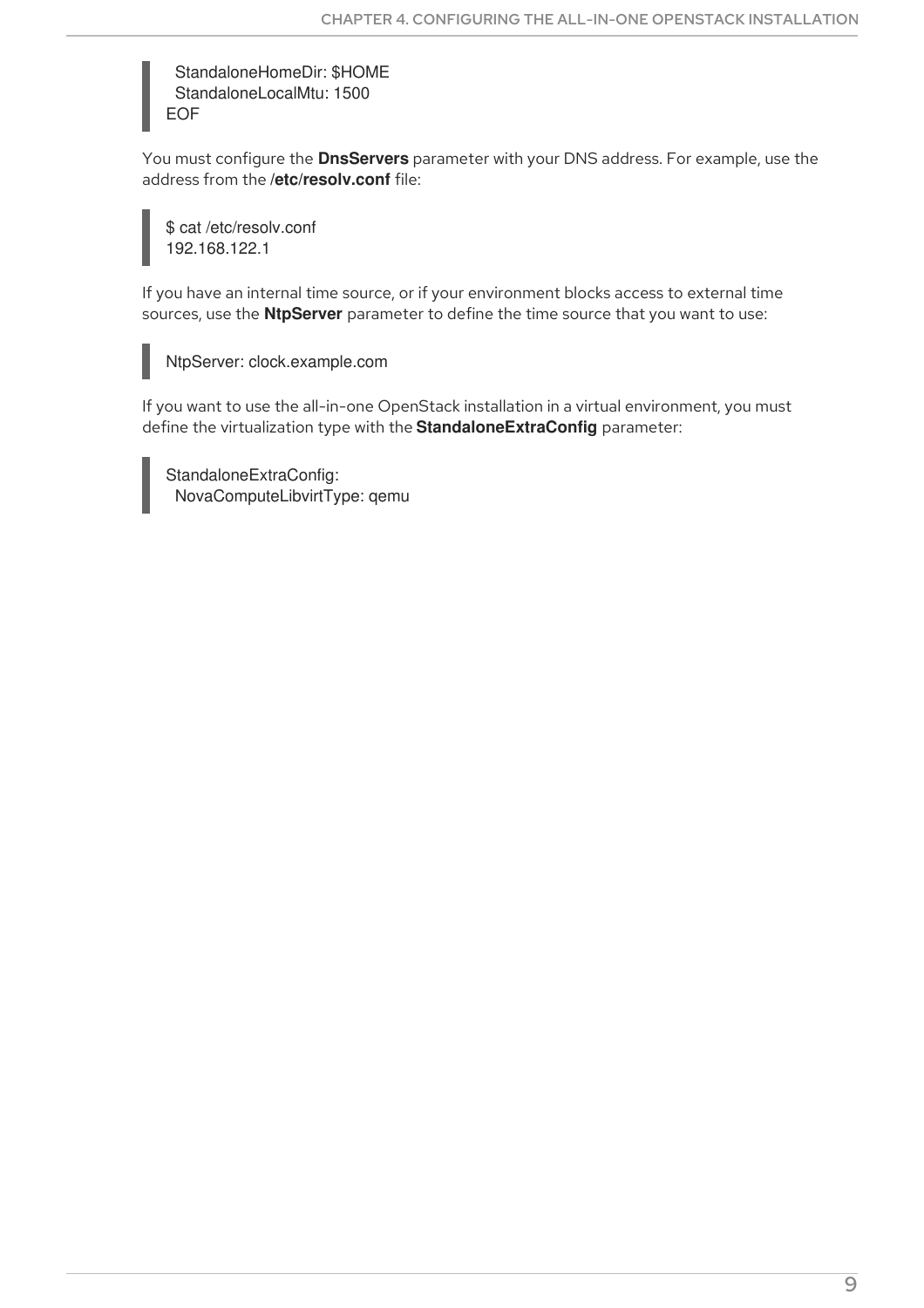# <span id="page-13-0"></span>CHAPTER 5. DEPLOYING THE ALL-IN-ONE OPENSTACK INSTALLATION

To deploy your all-in-one OpenStack environment, run the following command. Ensure that you include all **.yaml** files relevant to your environment.

• Run the deploy command:

\$ sudo openstack tripleo deploy \

--templates \

--local-ip=\$IP/\$NETMASK \

-e /usr/share/openstack-tripleo-heat-templates/environments/standalone/standalonetripleo.yaml \

-r /usr/share/openstack-tripleo-heat-templates/roles/Standalone.yaml \

-e \$HOME/containers-prepare-parameters.yaml \

- -e \$HOME/standalone\_parameters.yaml \
- --output-dir \$HOME \
- --standalone

At the end of a successful deployment, you can use the **clouds.yaml** configuration file in the **/home/\$USER/.config/openstack** directory to query and verify the OpenStack services:

export OS\_CLOUD=standalone openstack endpoint list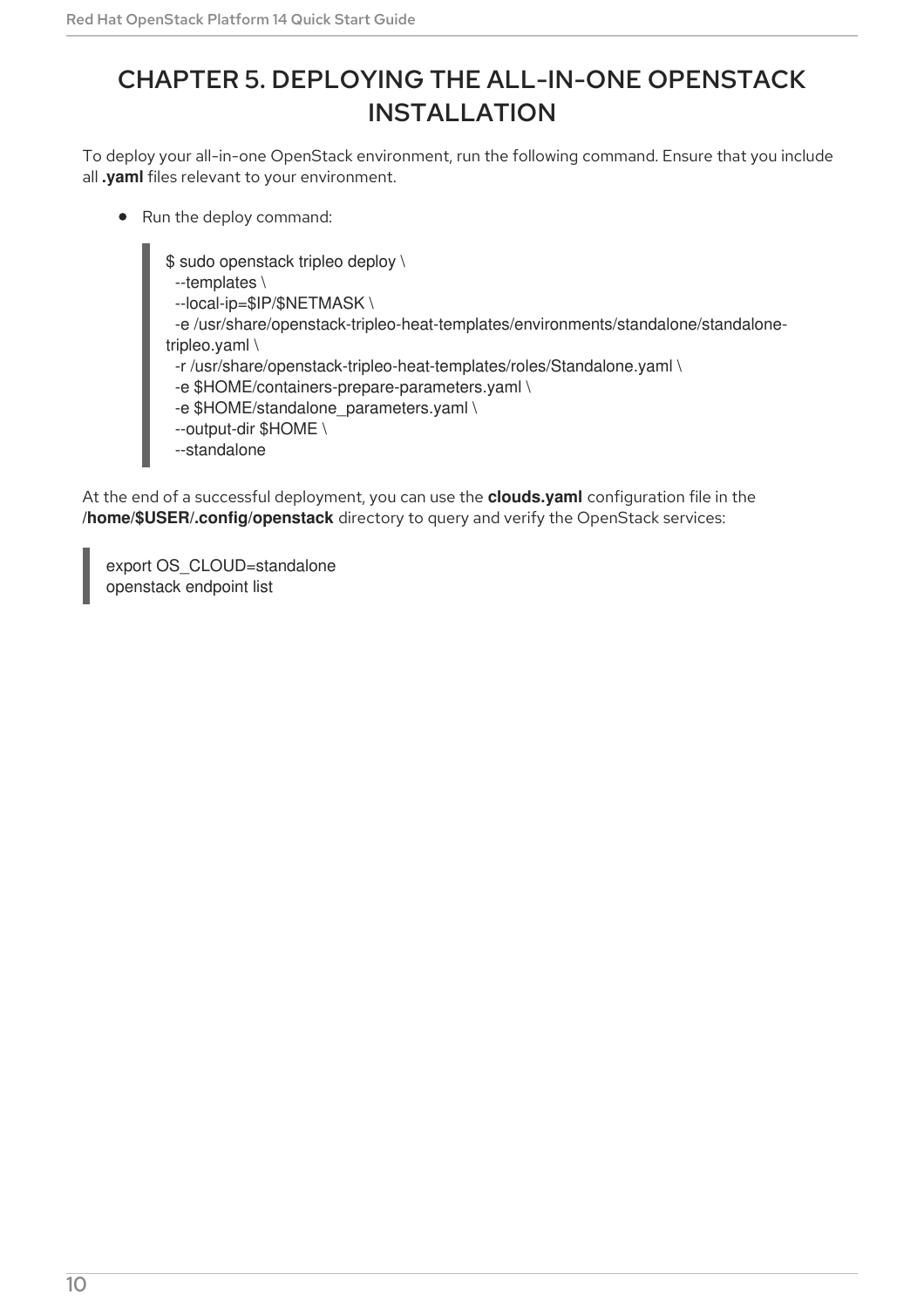# <span id="page-14-0"></span>CHAPTER 6. CREATING ANSIBLE PLAYBOOKS WITH THE ALL-IN-ONE INSTALLATION

The deployment command applies Ansible playbooks to the environment automatically. However, you can modify the deployment command to generate Ansible playbooks without applying them to the deployment, and run the playbooks later.

Include the **--output-only** option in the deploy command to generate the **undercloud-ansible-XXXXX** directory. This directory contains a set of Ansible playbooks that you can run on other hosts.

1. To generate the Ansible playbook directory, run the deploy command with the option **--outputonly**:

\$ sudo openstack tripleo deploy \ --templates \ --local-ip=\$IP/\$NETMASK \ -e /usr/share/openstack-tripleo-heat-templates/environments/standalone/standalonetripleo.yaml \ -r /usr/share/openstack-tripleo-heat-templates/roles/Standalone.yaml \ -e \$HOME/containers-prepare-parameters.yaml \ -e \$HOME/standalone\_parameters.yaml \ --output-dir \$HOME \ --standalone --output-only

2. To run the Ansible playbooks, run the **ansible-playbook** command, and include the **inventory.yaml** file and the **deploy\_steps\_playbook.yaml** file:

\$ cd undercloud-ansible-XXXXX \$ ansible-playbook -i inventory.yaml deploy\_steps\_playbook.yaml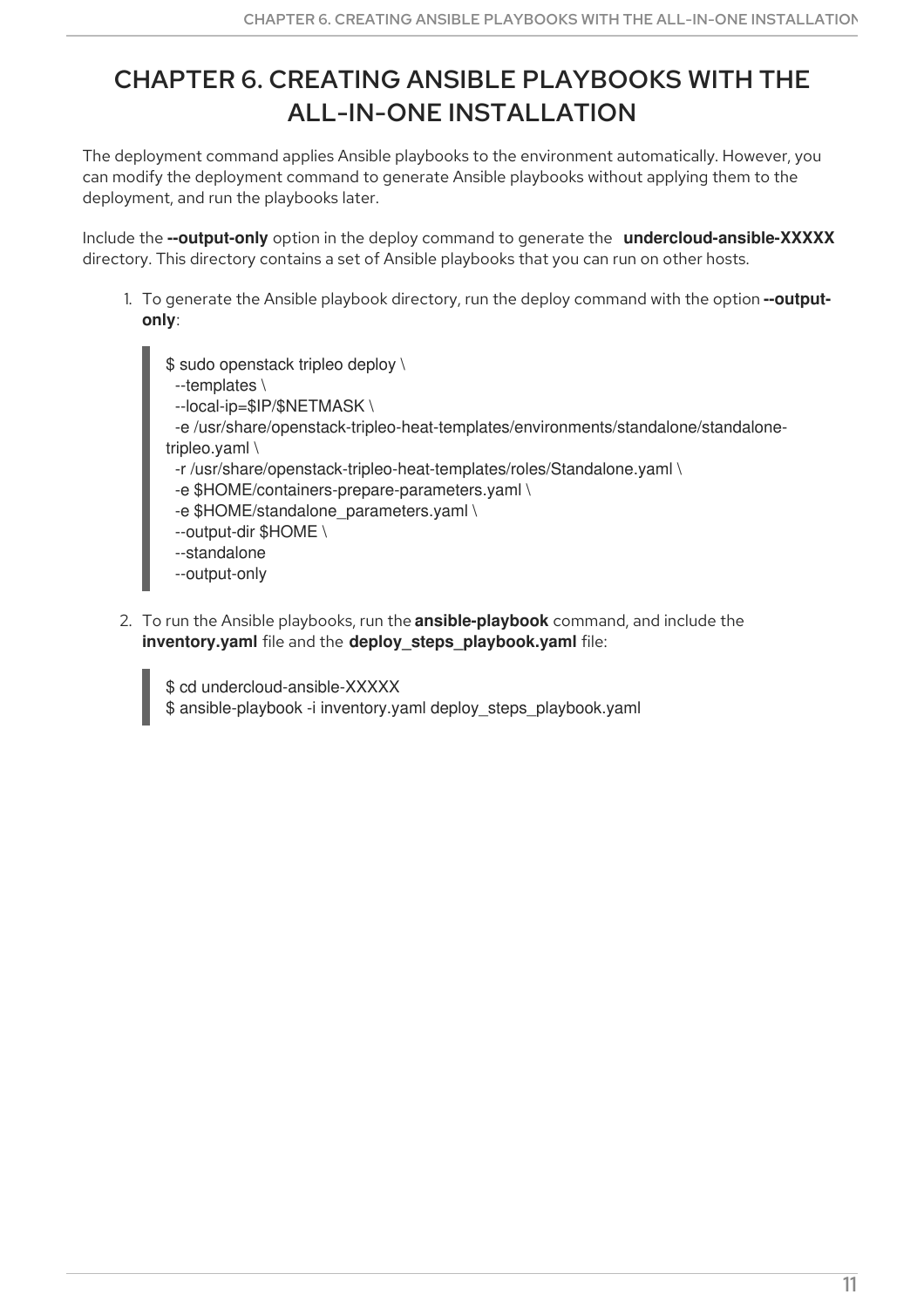# CHAPTER 7. WORKING WITH HEAT TEMPLATES

<span id="page-15-0"></span>The custom configurations in this guide use Heat templates and environment files to define certain aspects of the Overcloud. This chapter contains a basic introduction to Heat templates so that you can understand the structure and format of these templates in the context of Red Hat OpenStack Platform. The purpose of a template is to define and create a stack, which is a collection of resources that Heat creates, and the configuration of the resources. Resources are objects in OpenStack and can include compute resources, network configurations, security groups, scaling rules, and custom resources.

The structure of a Heat template has three main sections:

#### Parameters

Parameters are settings passed to Heat. Use these parameters to define and customize both default and non-default values. Define these parameters in the parameters section of a template.

#### Resources

Resources are the specific objects that you want to create and configure as part of a stack. OpenStack contains a set of core resources that span across all components. Define resources in the resources section of a template.

#### **Output**

These are values passed from Heat after the stack creation. You can access these values either through the Heat API or through the client tools. Define these values in the output section of a template.

When Heat processes a template, it creates a stack for the template and a set of child stacks for resource templates. This hierarchy of stacks descends from the main stack that you define with your template. You can view the stack hierarchy with the following command:

\$ heat stack-list --show-nested

### <span id="page-15-1"></span>7.1. CORE HEAT TEMPLATES

Red Hat OpenStack Platform contains a core Heat template collection for the Overcloud. You can find this collection in the **/usr/share/openstack-tripleo-heat-templates** directory.

There are many Heat templates and environment files in this collection. This section contains information about the main files and directories that you can use to customize your deployment.

#### overcloud.j2.yaml

This file is the main template file used to create the Overcloud environment. This file uses Jinja2 syntax and iterates over certain sections in the template to create custom roles. The Jinja2 formatting is rendered into YAML during the overcloud deployment process.

#### overcloud-resource-registry-puppet.j2.yaml

This file is the main environment file used to create the Overcloud environment. This file contains a set of configurations for Puppet modules on the Overcloud image. After the director writes the Overcloud image to each node, Heat starts the Puppet configuration for each node using the resources registered in this environment file. This file uses Jinja2 syntax and iterates over certain sections in the template to create custom roles. The Jinja2 formatting is rendered into YAML during the overcloud deployment process.

#### roles\_data.yaml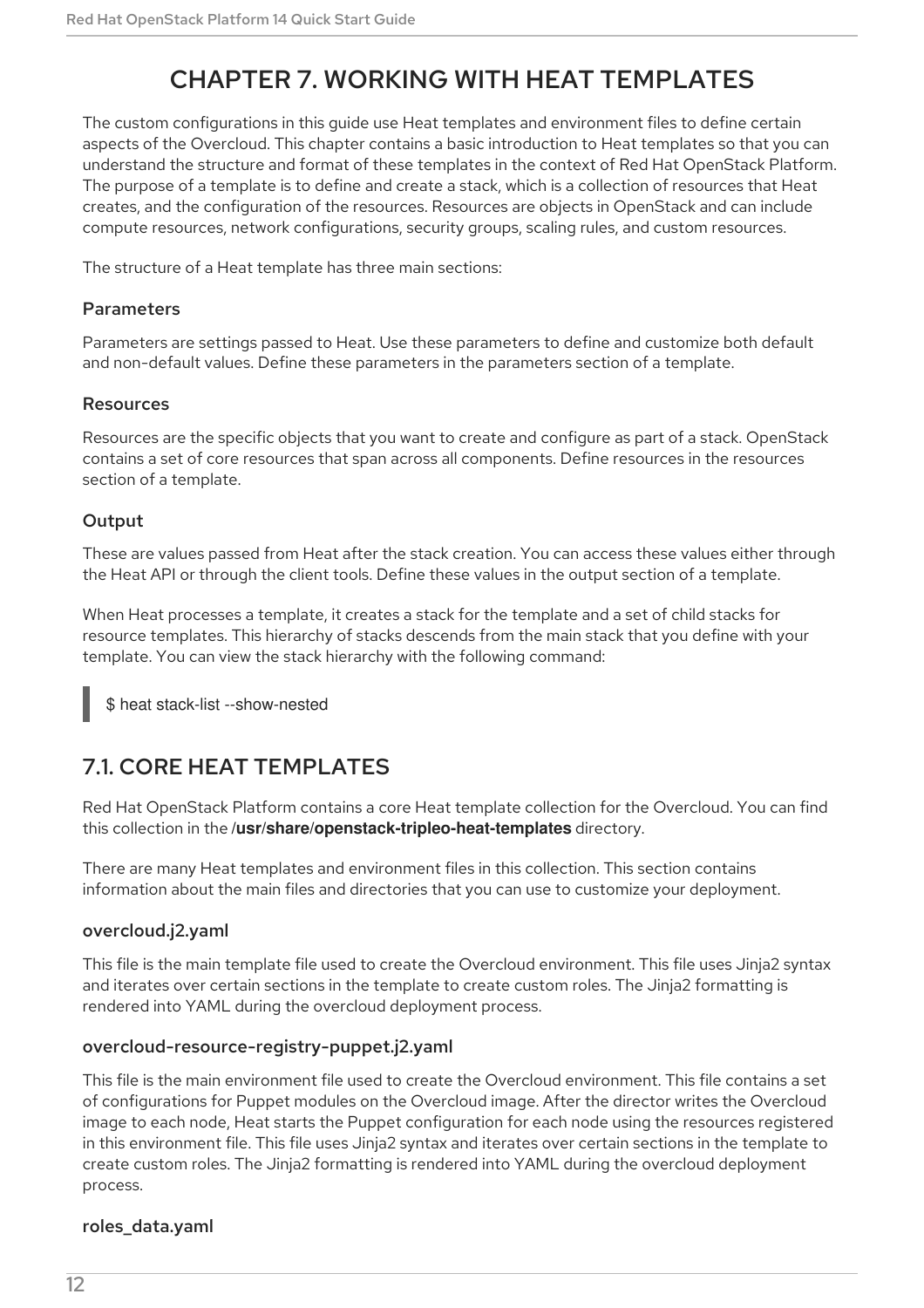This file contains definitions of the roles in an overcloud, and maps services to each role.

#### network\_data.yaml

This file contains definitions of the networks in an overcloud and their properties, including subnets, allocation pools, and VIP status. The default **network data.yaml** file contains only the default networks: External, Internal Api, Storage, Storage Management, Tenant, and Management. You can create a custom **network\_data.yaml** file and include it in the **openstack overcloud deploy** command with the  **n** option.

#### plan-environment.yaml

This file contains definitions of the metadata for your overcloud plan, including the plan name, the main template that you want to use, and environment files that you want to apply to the overcloud.

#### capabilities-map.yaml

This file contains a mapping of environment files for an overcloud plan. Use this file to describe and enable environment files in the director web UI. If you include custom environment files in the **environments** directory but do not define these files in the **capabilities-map.yaml** file, you can find these environment files in the Other sub-tab of the Overall Settings page on the web UI.

#### environments

This directory contains additional Heat environment files that you can use with your Overcloud creation. These environment files enable extra functions for your OpenStack environment. For example, you can use the **cinder-netapp-config.yaml** environment file to enable Cinder NetApp backend storage. If you include custom environment files in the **environments** directory but do not define these files in the **capabilities-map.yaml** file, you can find these environment files in the Other sub-tab of the Overall Settings page on the web UI.

#### network

This directory contains a set of Heat templates that you can use to create isolated networks and ports.

#### puppet

This directory contains puppet templates. The **overcloud-resource-registry-puppet.j2.yaml** environment file uses the files in the **puppet** directory to drive the application of the Puppet configuration on each node.

#### puppet/services

This directory contains Heat templates for all services in the composable service architecture.

#### extraconfig

This directory contains templates that you can use to enable extra functionality. For example, you can use the **extraconfig/pre\_deploy/rhel-registration** directory to register your nodes with the Red Hat Content Delivery network, or with your own Red Hat Satellite server.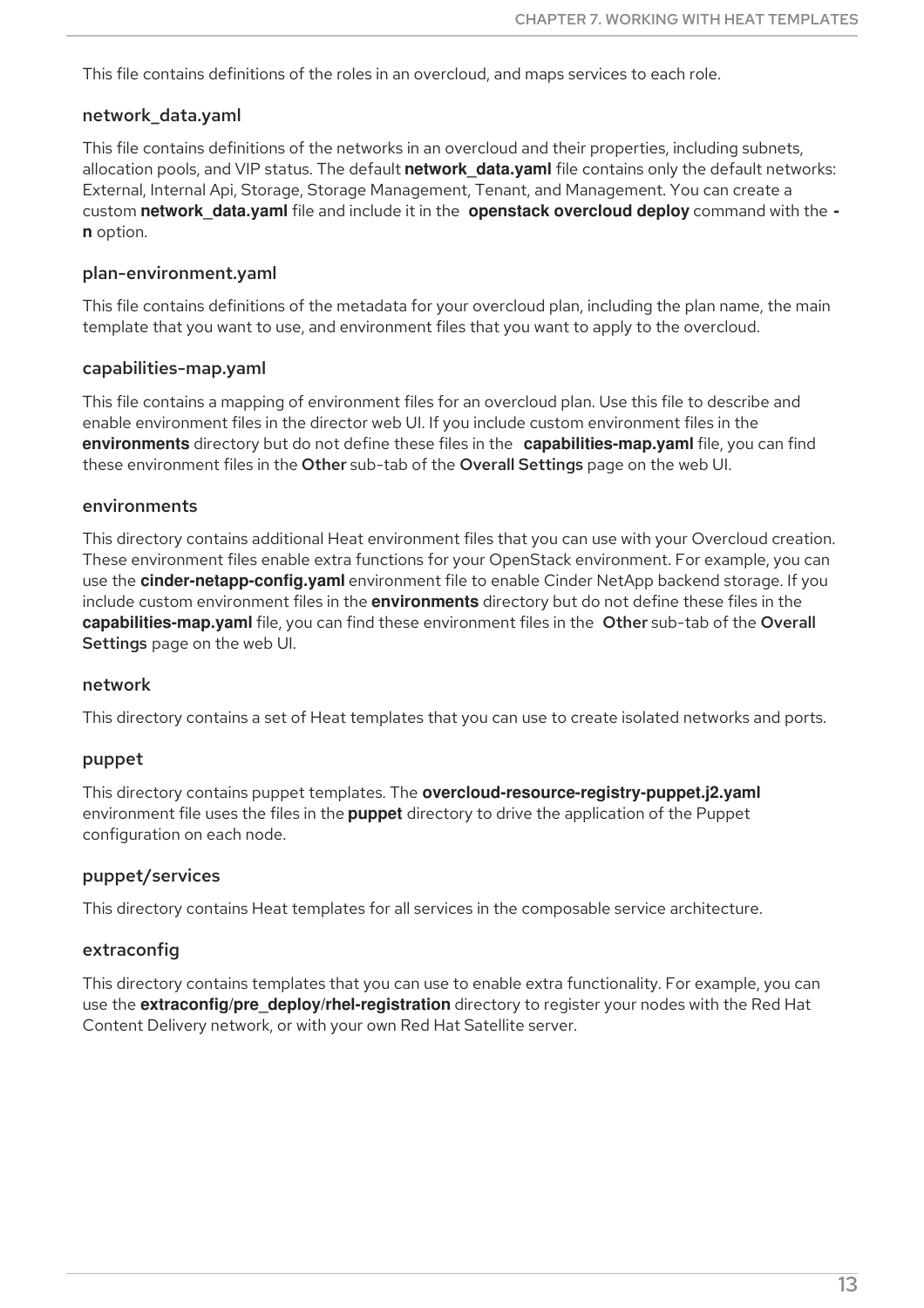# <span id="page-17-0"></span>CHAPTER 8. WORKING WITH CUSTOM ROLES AND SERVICES

Red Hat OpenStack Platform usually consists of nodes in pre-defined roles, for example, nodes in Controller roles, Compute roles, and different storage role types. Each of these default roles contain a set of services that you define in the core Heat template collection. However, the all-in-one OpenStack installation runs on a single node that contains all of the OpenStack services. The **Standalone.yaml** role file in the **/usr/share/openstack-tripleo-heat-templates/roles** directory is the configuration file that contains all of the services in the all-in-one installation. You can duplicate and modify the **Standalone.yaml** role file to enable and disable services in your installation.

The **Standalone.yaml** file contains a list of services in a role **Standalone**. Use the following example to understand the syntax of this file:

- name: Standalone
- description: |

A standalone role that includes a minimal set of services. Use this role for testing in a single node configuration with the 'openstack tripleo deploy --standalone' command, or with the 'openstack overcloud deploy' command.

CountDefault: 1 tags: - primary - controller disable\_constraints: True ServicesDefault: - OS::TripleO::Services::Aide - OS::TripleO::Services::AodhApi - OS::TripleO::Services::AodhEvaluator ... - OS::TripleO::Services::Tuned

- OS::TripleO::Services::Vpp
- OS::TripleO::Services::Zaqar

Include this role file in the deployment command to configure your stack with the Standalone role that contains the services that you include in the **ServicesDefault:** section of the role file:

\$ sudo openstack tripleo deploy --templates -r /usr/share/openstack-tripleo-heattemplates/roles/Standalone.yaml

However, in a production multi-node OpenStack environment, you assign each node with a role that contains a portion of the OpenStack services, rather than including all services on a single node. For example, the default Controller role includes administration, networking, and high availability services, and the default Compute role includes computing services. The default role file in a multi-node environment is the **/usr/share/openstack-tripleo-heat-templates/roles\_data.yaml** file. This file defines the following role types:

- **•** Controller
- Compute
- BlockStorage
- ObjectStorage
- **CephStorage**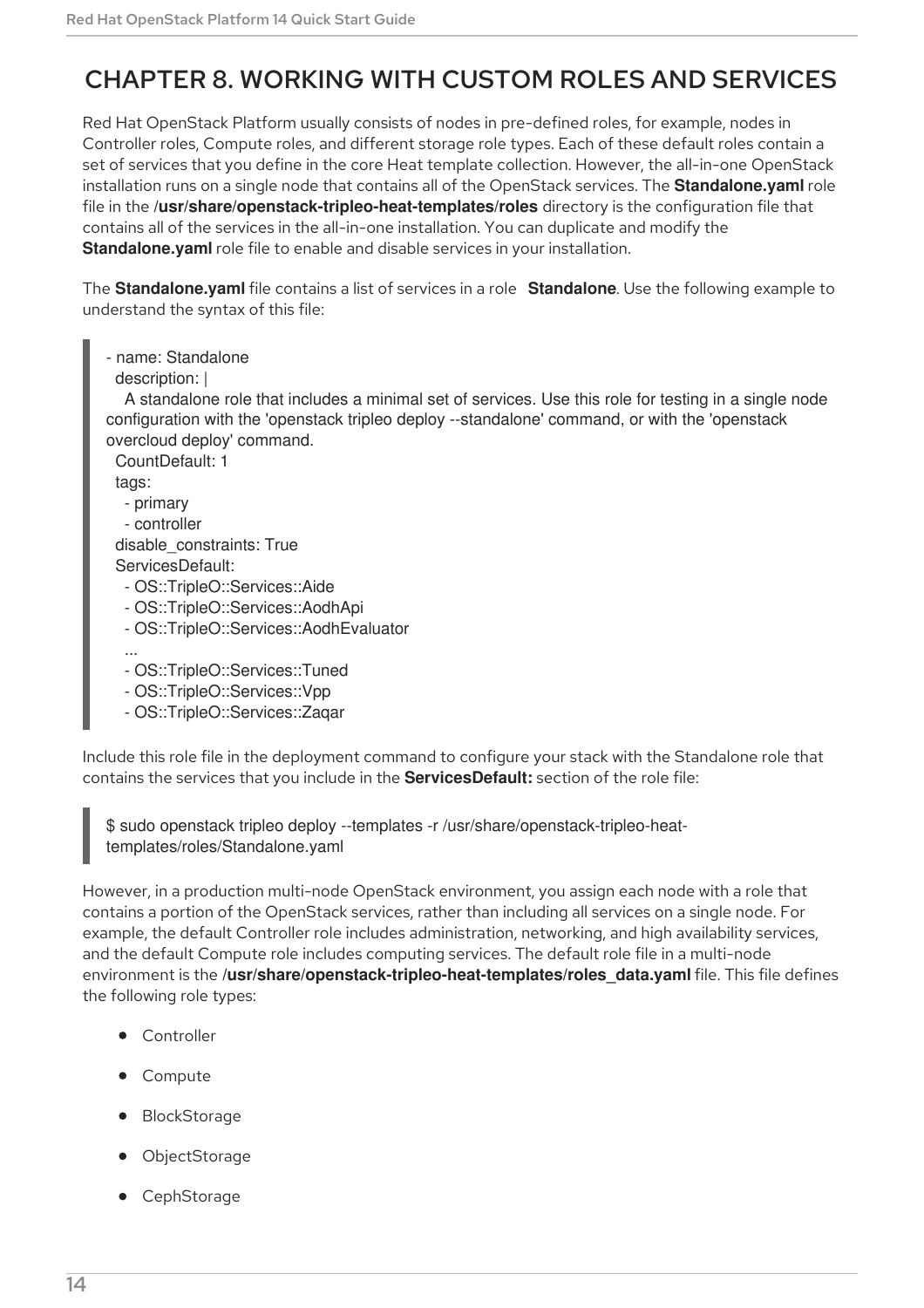Use the following example to understand role syntax in a multi-node OpenStack environment:

```
- name: Controller
 description: |
  Controller role that contains all of the services for database, messaging and network functions.
 ServicesDefault:
  - OS::TripleO::Services::AuditD
  - OS::TripleO::Services::CACerts
  - OS::TripleO::Services::CephClient
  ...
- name: Compute
 description: |
  Basic Compute Node role
 ServicesDefault:
  - OS::TripleO::Services::AuditD
  - OS::TripleO::Services::CACerts
  - OS::TripleO::Services::CephClient
  ...
```
You must include the role file each time you run the deployment command. You can use the **-r** argument in the deployment command to override this file and use a custom role file:

\$ sudo openstack tripleo deploy --templates -r ~/templates/roles\_data-custom.yaml

### <span id="page-18-0"></span>8.1. ENABLING AND DISABLING SERVICES WITH THE ALL-IN-ONE OPENSTACK DEPLOYMENT

The **Standalone.yaml** role file in the **/usr/share/openstack-tripleo-heat-templates/roles** directory is the configuration file that contains all of the services in the all-in-one OpenStack installation. To enable or disable services in your environment, complete the following steps:

#### <span id="page-18-1"></span>Procedure

1. To disable a service, edit the **/usr/share/openstack-tripleo-heattemplates/roles/Standalone.yaml** file and add the value **OS::Heat::None** to the service that you want to disable:



- OS::TripleO::Services::Aide: OS::Heat::None

2. To enable a service, edit the **/usr/share/openstack-tripleo-heattemplates/roles/Standalone.yaml** file and remove the value **OS::Heat::None** from the service that you want to enable:

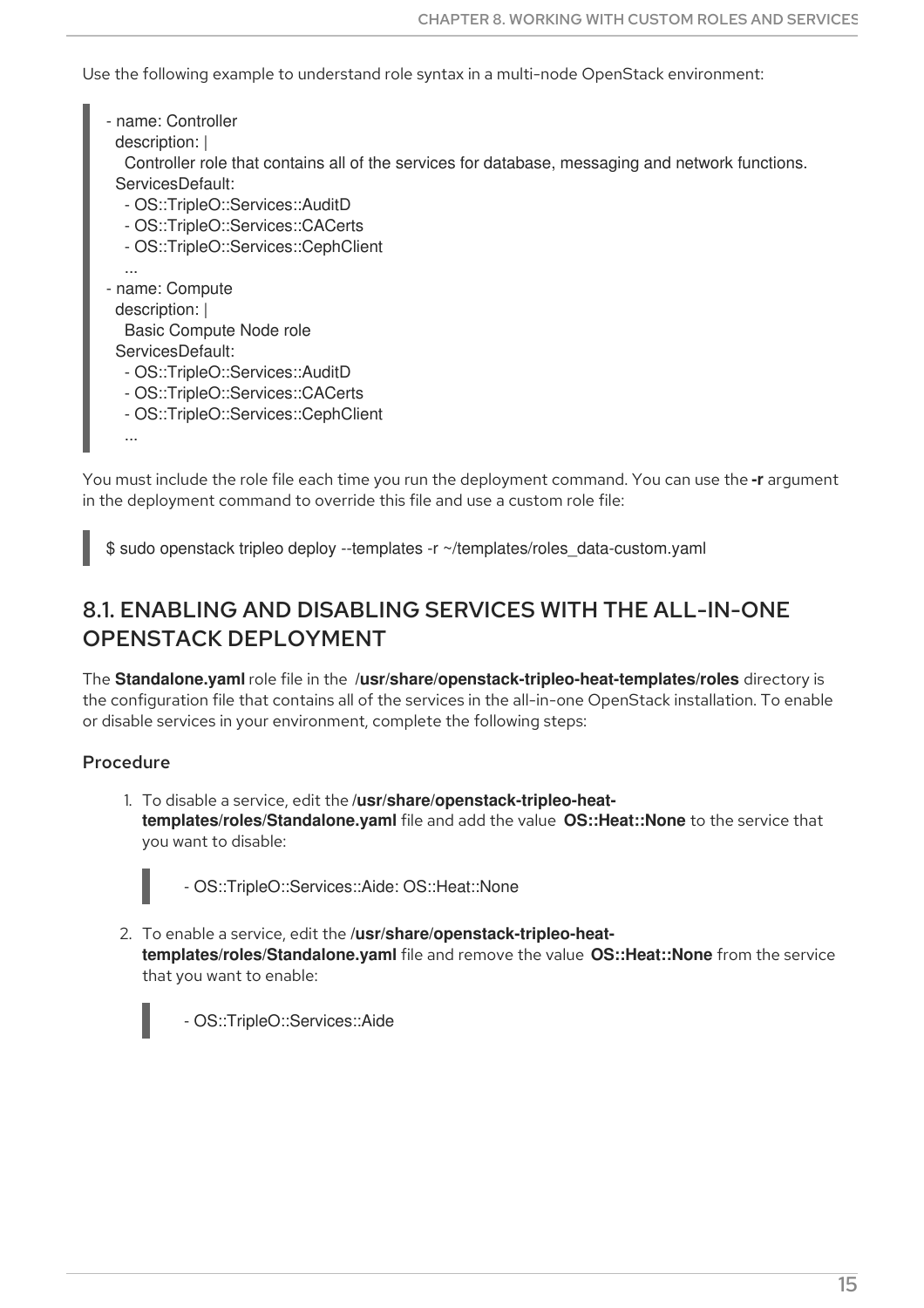# CHAPTER 9. EXAMPLES

<span id="page-19-0"></span>Use the following examples to understand how to launch a compute instance post-deployment with various network configurations.

### <span id="page-19-1"></span>9.1. EXAMPLE 1: LAUNCHING A COMPUTE NODE WITH ONE NIC ON THE TENANT AND PROVIDER NETWORKS

Follow this example to understand how to launch a Compute node with the private tenant network and the provider network after you deploy the all-in-one OpenStack installation. This example is based on a single NIC configuration and requires at least three IP addresses.

#### <span id="page-19-2"></span>**Prerequisites**

To complete this example successfully, you must have the following IP addresses available in your environment:

- One IP address for the OpenStack services.
- One IP address for the virtual router to provide connectivity to the tenant network. This IP address is assigned automatically in this example.
- At least one IP address for floating IPs on the provider network.

#### <span id="page-19-3"></span>Procedure

1. Create configuration helper variables:

# standalone with tenant networking and provider networking export OS\_CLOUD=standalone export GATEWAY=192.168.24.1 export STANDALONE\_HOST=192.168.24.2 export PUBLIC\_NETWORK\_CIDR=192.168.24.0/24 export PRIVATE\_NETWORK\_CIDR=192.168.100.0/24 export PUBLIC\_NET\_START=192.168.24.4 export PUBLIC\_NET\_END=192.168.24.5 export DNS\_SERVER=1.1.1.1

2. Create a basic flavor:

\$ openstack flavor create --ram 512 --disk 1 --vcpu 1 --public tiny

3. Download CirrOS and create an OpenStack image:

\$ wget https://download.cirros-cloud.net/0.4.0/cirros-0.4.0-x86\_64-disk.img \$ openstack image create cirros --container-format bare --disk-format qcow2 --public --file cirros-0.4.0-x86\_64-disk.img

4. Configure SSH:

\$ ssh-keygen \$ openstack keypair create --public-key ~/.ssh/id\_rsa.pub default

5. Create a simple network security group: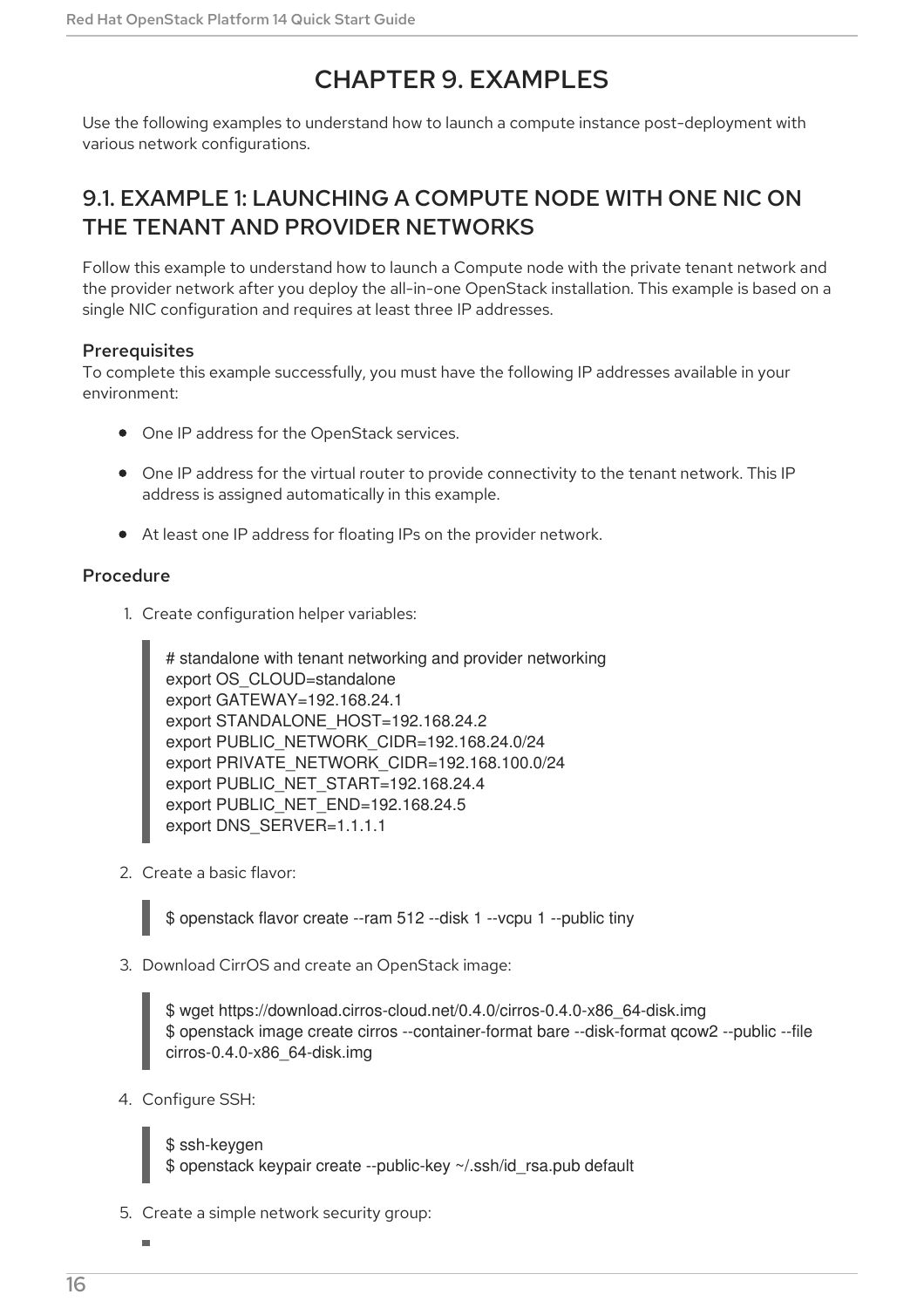

- 6. Configure the new network security group:
	- a. Enable SSH:

\$ openstack security group rule create basic --protocol tcp --dst-port 22:22 --remote-ip 0.0.0.0/0

b. Enable ping:

\$ openstack security group rule create --protocol icmp basic

c. Enable DNS:



\$ openstack security group rule create --protocol udp --dst-port 53:53 basic

#### 7. Create Neutron networks:

\$ openstack network create --external --provider-physical-network datacentre --providernetwork-type flat public \$ openstack network create --internal private \$ openstack subnet create public-net \ --subnet-range \$PUBLIC\_NETWORK\_CIDR \ --no-dhcp \ --gateway \$GATEWAY \ --allocation-pool start=\$PUBLIC\_NET\_START,end=\$PUBLIC\_NET\_END \ --network public \$ openstack subnet create private-net \ --subnet-range \$PRIVATE\_NETWORK\_CIDR \ --network private

- 8. Create a virtual router:
	- # NOTE: In this case an IP will be automatically assigned
	- # from the allocation pool for the subnet.
	- \$ openstack router create vrouter
	- \$ openstack router set vrouter --external-gateway public
	- \$ openstack router add subnet vrouter private-net
- 9. Create a floating IP:

\$ openstack floating ip create public

10. Launch the instance:

\$ openstack server create --flavor tiny --image cirros --key-name default --network private - security-group basic myserver

11. Assign the floating IP:

\$ openstack server add floating ip myserver <FLOATING\_IP>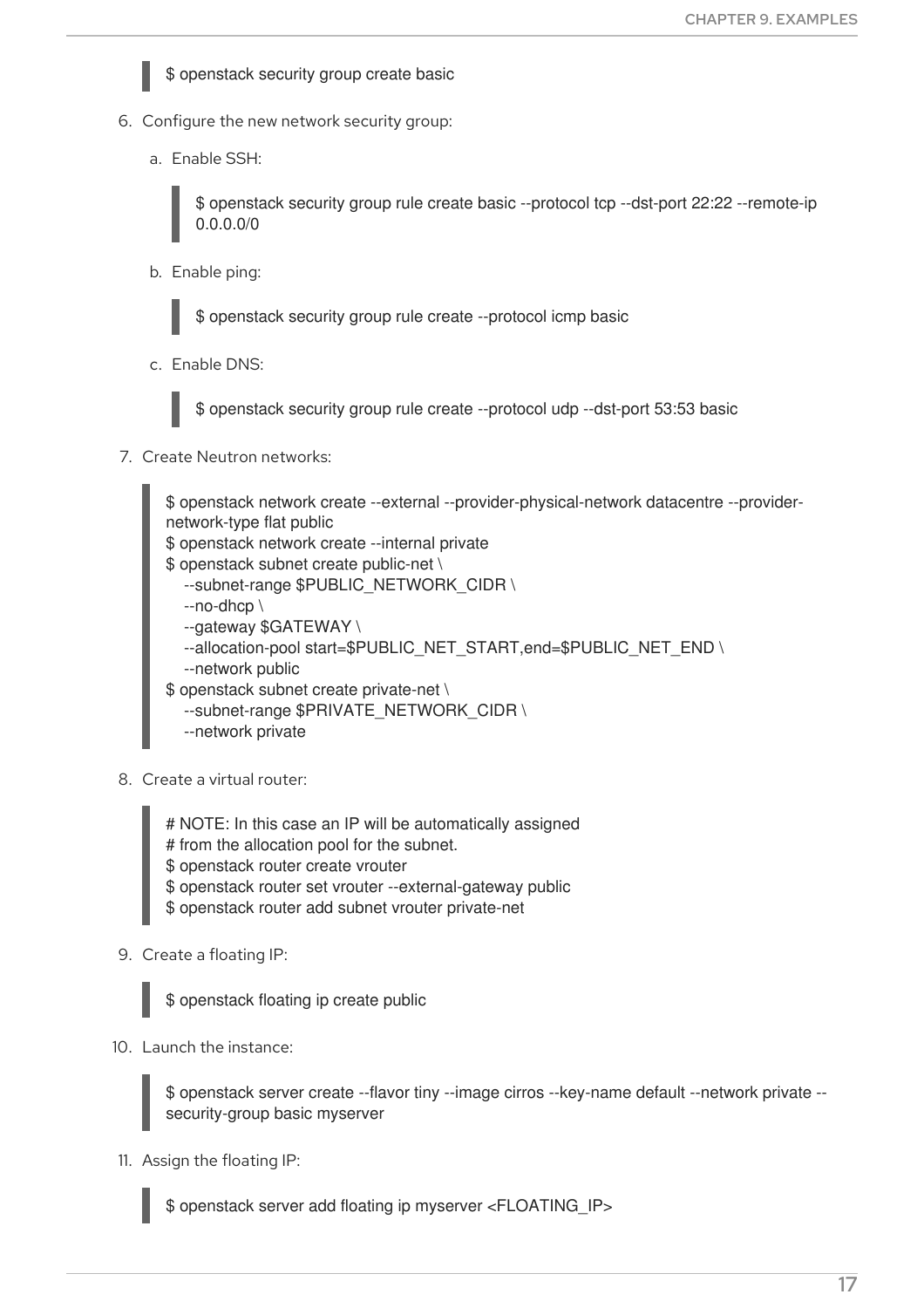Replace **FLOATING IP** with the address of the floating IP that you create in a previous step.

#### 12. Test SSH:

ssh cirros@<FLOATING\_IP>

Replace **FLOATING\_IP** with the address of the floating IP that you create in a previous step.

#### <span id="page-21-0"></span>Network Architecture



### <span id="page-21-1"></span>9.2. EXAMPLE 2: LAUNCHING A COMPUTE NODE WITH ONE NIC ON THE PROVIDER NETWORK

Follow this example to understand how to launch a Compute node with the provider network after you deploy the all-in-one OpenStack installation. This example is based on a single NIC configuration and requires at least four IP addresses.

#### <span id="page-21-2"></span>**Prerequisites**

To complete this example successfully, you must have the following IP addresses available in your environment:

- One IP address for the OpenStack services.
- One IP address for the virtual router to provide connectivity to the tenant network. This IP address is assigned automatically in this example.
- One IP address for DHCP on the provider network.
- At least one IP address for floating IPs on the provider network.

#### <span id="page-21-3"></span>Procedure

1. Create configuration helper variables:

# standalone with tenant networking and provider networking export OS\_CLOUD=standalone export GATEWAY=192.168.24.1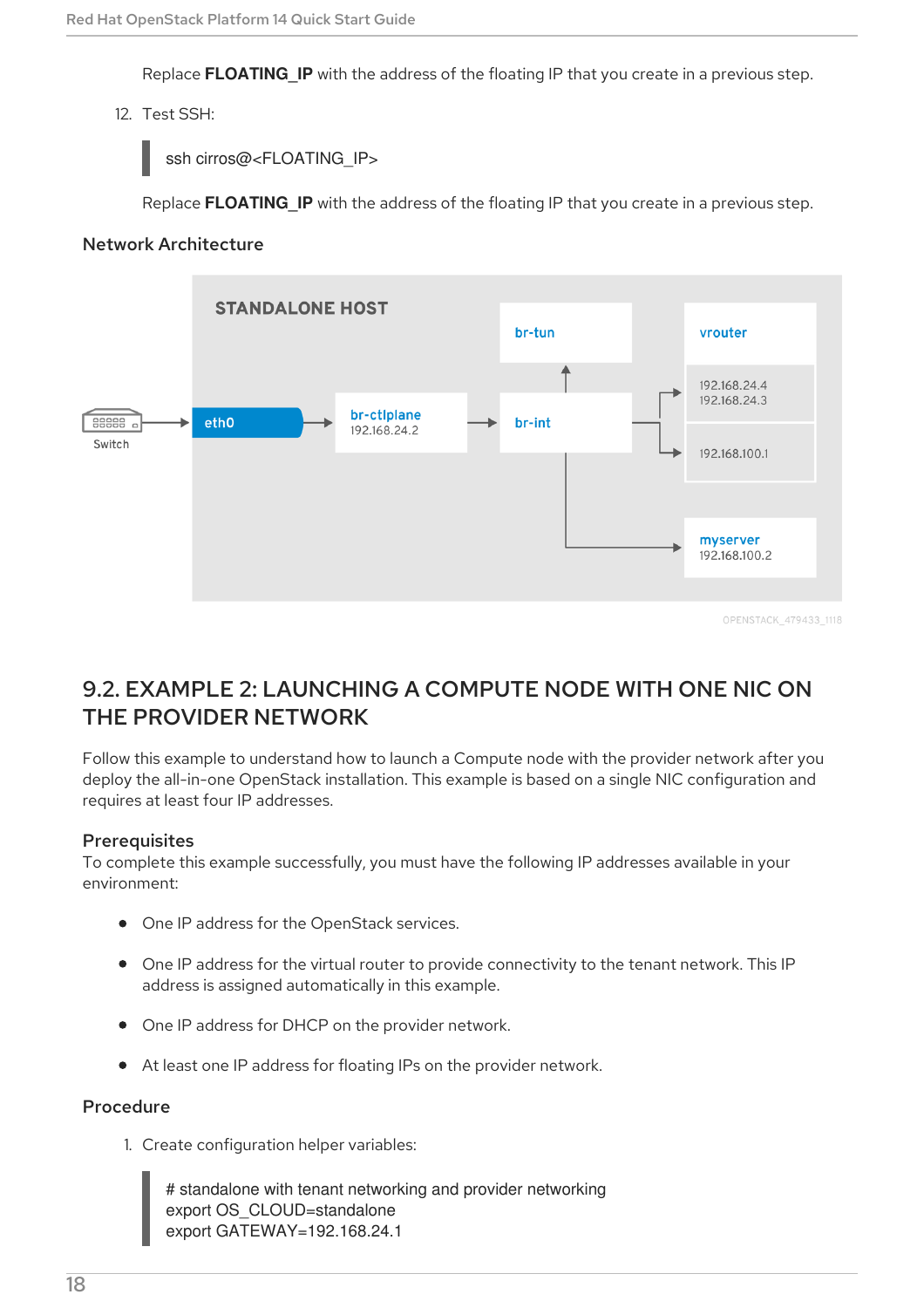export STANDALONE\_HOST=192.168.24.2 export VROUTER\_IP=192.168.24.3 export PUBLIC\_NETWORK\_CIDR=192.168.24.0/24 export PUBLIC\_NET\_START=192.168.24.4 export PUBLIC\_NET\_END=192.168.24.5 export DNS\_SERVER=1.1.1.1

2. Create a basic flavor:

\$ openstack flavor create --ram 512 --disk 1 --vcpu 1 --public tiny

3. Download CirrOS and create an OpenStack image:

\$ wget https://download.cirros-cloud.net/0.4.0/cirros-0.4.0-x86\_64-disk.img \$ openstack image create cirros --container-format bare --disk-format qcow2 --public --file cirros-0.4.0-x86\_64-disk.img

4. Configure SSH:

\$ ssh-keygen \$ openstack keypair create --public-key ~/.ssh/id\_rsa.pub default

5. Create a simple network security group:

\$ openstack security group create basic

- 6. Configure the new network security group:
	- a. Enable SSH:

\$ openstack security group rule create basic --protocol tcp --dst-port 22:22 --remote-ip 0.0.0.0/0

b. Enable ping:

\$ openstack security group rule create --protocol icmp basic

c. Enable DNS:

\$ openstack security group rule create --protocol udp --dst-port 53:53 basic

7. Create Neutron networks:

\$ openstack network create --external --provider-physical-network datacentre --providernetwork-type flat public \$ openstack network create --internal private \$ openstack subnet create public-net \ --subnet-range \$PUBLIC\_NETWORK\_CIDR \ --gateway \$GATEWAY \

- --allocation-pool start=\$PUBLIC\_NET\_START,end=\$PUBLIC\_NET\_END \
- --network public \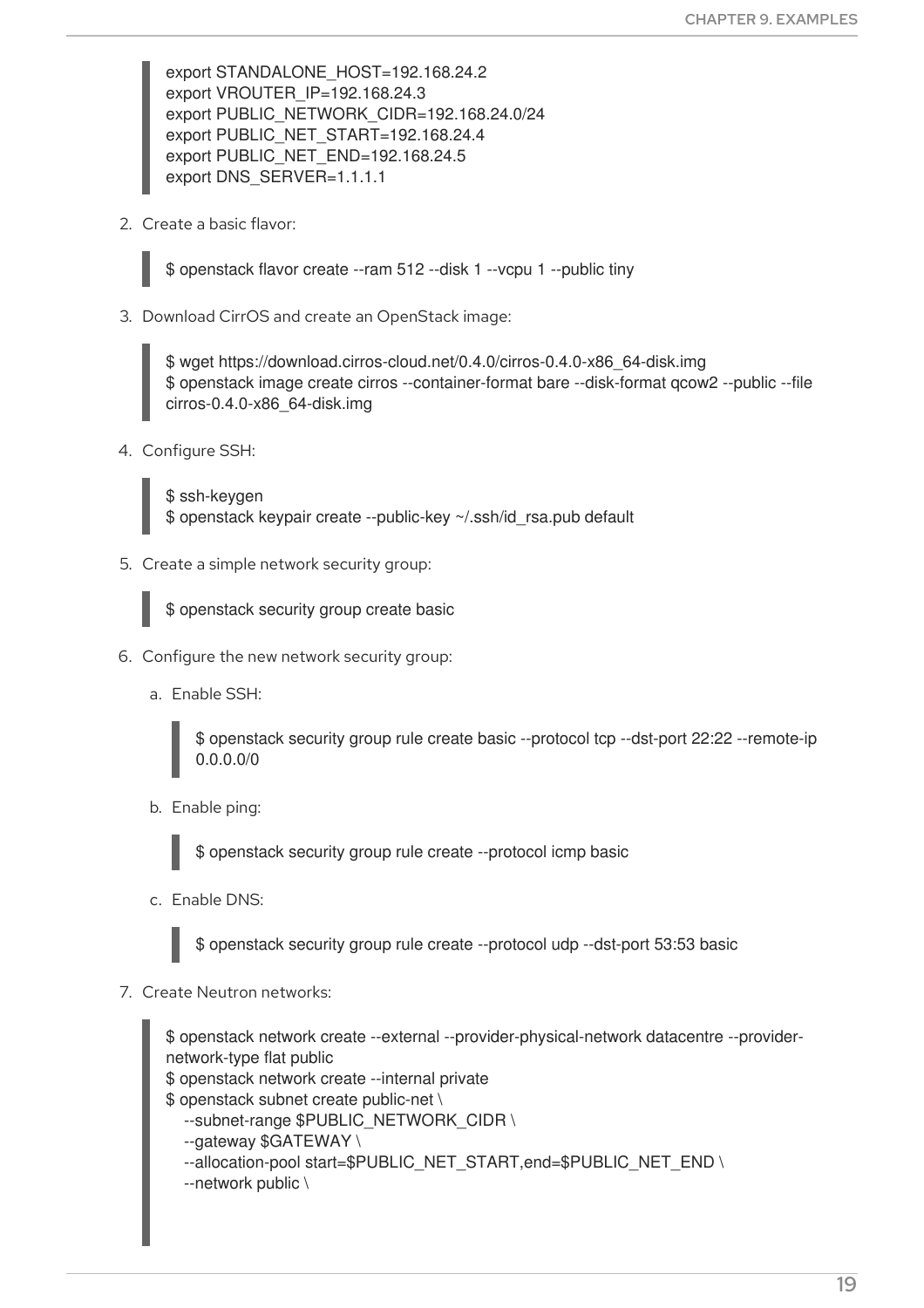$-$ host-route destination=169.254.169.254/32,gateway=\$VROUTER\_IP \ --host-route destination=0.0.0.0/0,gateway=\$GATEWAY \ --dns-nameserver \$DNS\_SERVER

8. Create a virtual router:

# NOTE: In this case an IP will be automatically assigned # from the allocation pool for the subnet. \$ openstack router create vrouter \$ openstack port create --network public --fixed-ip subnet=public-net,ipaddress=\$VROUTER\_IP vrouter-port \$ openstack router add port vrouter vrouter-port

9. Launch the instance:

\$ openstack server create --flavor tiny --image cirros --key-name default --network public - security-group basic myserver

10. Test SSH:

ssh cirros@<VM\_IP>

Replace **VM\_IP** with the address of the virtual machine that you create in the previous step.

#### <span id="page-23-0"></span>Network Architecture



OPENSTACK 479433 1118

### <span id="page-23-1"></span>9.3. EXAMPLE 3: LAUNCHING A COMPUTE NODE WITH TWO NICS ON THE TENANT AND PROVIDER NETWORKS

Follow this example to understand how to launch a Compute node with the private tenant network and the provider network after you deploy the all-in-one OpenStack installation. This example is based on a dual NIC configuration and requires at least three IP addresses on the provider network.

#### <span id="page-23-2"></span>**Prerequisites**

One IP address for a gateway on the provider network.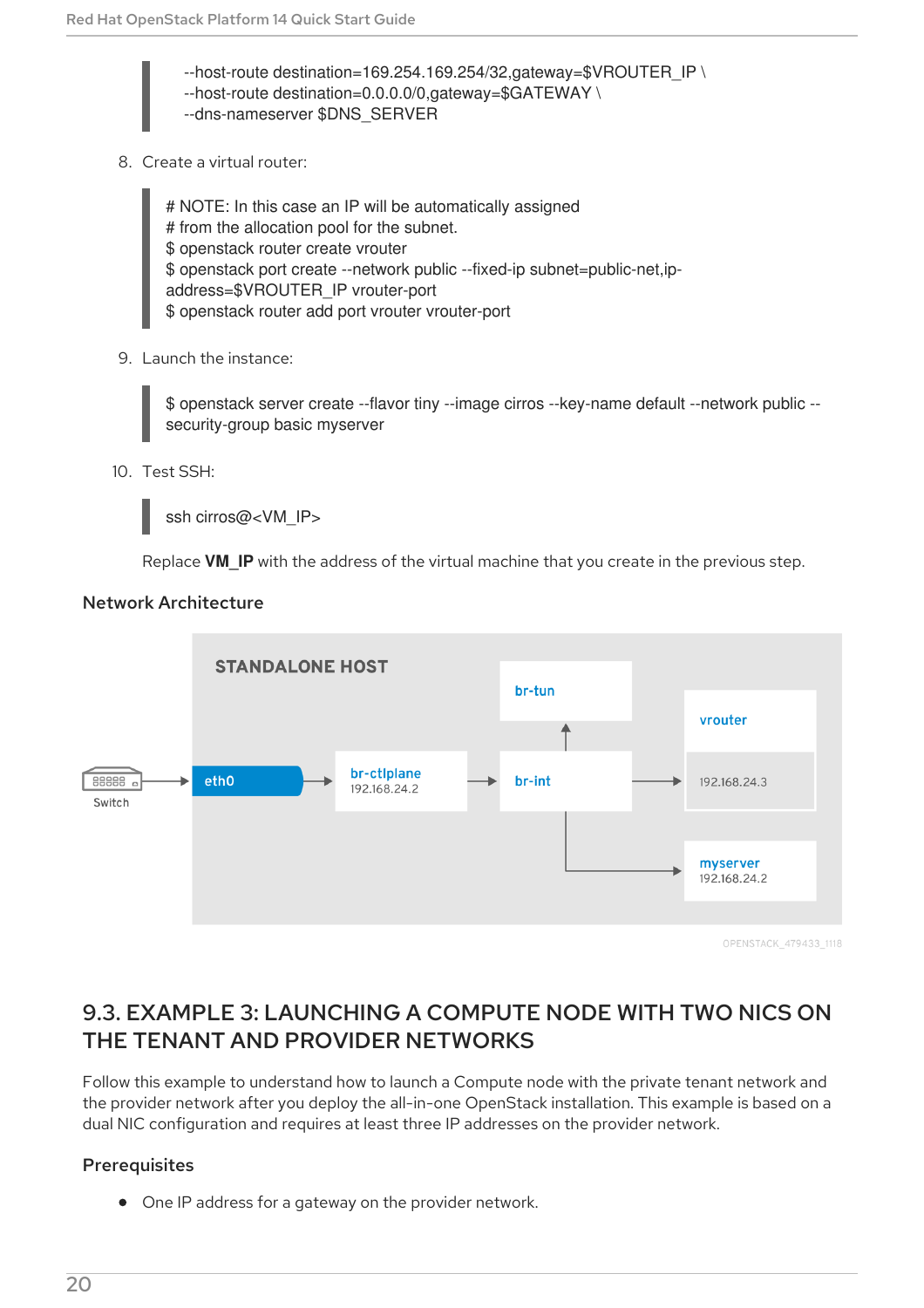- One IP address for OpenStack endpoints.
- One IP address for the virtual router to provide connectivity to the tenant network. This IP address is assigned automatically in this example.
- At least one IP address for floating IPs on the provider network.

#### <span id="page-24-0"></span>Procedure

1. Create configuration helper variables:

# standalone with tenant networking and provider networking export OS\_CLOUD=standalone export GATEWAY=192.168.24.1 export STANDALONE\_HOST=192.168.0.2 export PUBLIC\_NETWORK\_CIDR=192.168.24.0/24 export PRIVATE\_NETWORK\_CIDR=192.168.100.0/24 export PUBLIC\_NET\_START=192.168.0.3 export PUBLIC\_NET\_END=192.168.24.254 export DNS\_SERVER=1.1.1.1

2. Create a basic flavor:

\$ openstack flavor create --ram 512 --disk 1 --vcpu 1 --public tiny

3. Download CirrOS and create an OpenStack image:

\$ wget https://download.cirros-cloud.net/0.4.0/cirros-0.4.0-x86\_64-disk.img \$ openstack image create cirros --container-format bare --disk-format qcow2 --public --file cirros-0.4.0-x86\_64-disk.img

- 4. Configure SSH:
	- \$ ssh-keygen \$ openstack keypair create --public-key ~/.ssh/id\_rsa.pub default
- 5. Create a simple network security group:



\$ openstack security group create basic

- 6. Configure the new network security group:
	- a. Enable SSH:

\$ openstack security group rule create basic --protocol tcp --dst-port 22:22 --remote-ip 0.0.0.0/0

b. Enable ping:

\$ openstack security group rule create --protocol icmp basic

c. Enable DNS:

\$ openstack security group rule create --protocol udp --dst-port 53:53 basic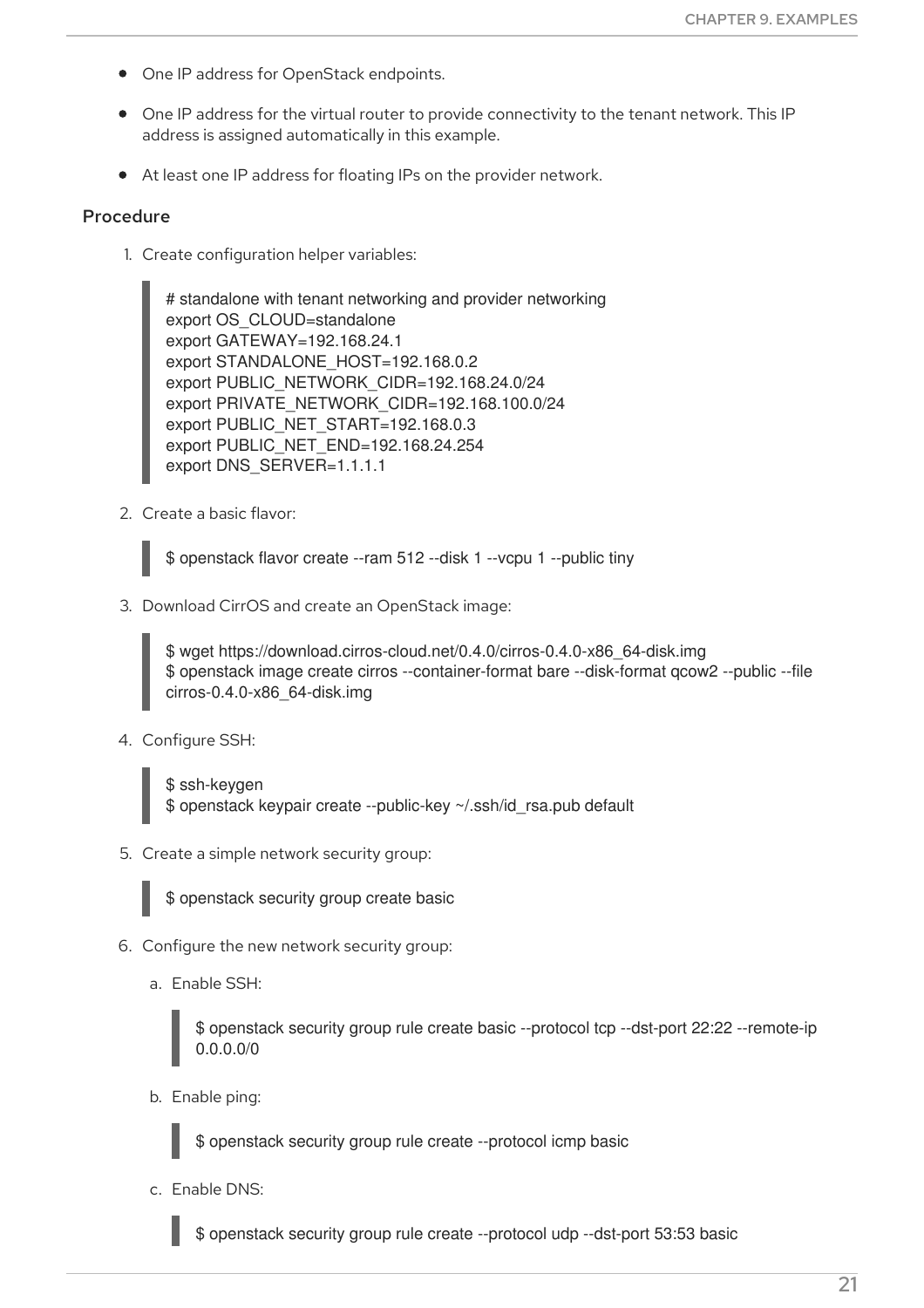- $\overline{a}$
- 7. Create Neutron networks:

\$ openstack network create --external --provider-physical-network datacentre --providernetwork-type flat public \$ openstack network create --internal private \$ openstack subnet create public-net \ --subnet-range \$PUBLIC\_NETWORK\_CIDR \ --no-dhcp \ --gateway \$GATEWAY \ --allocation-pool start=\$PUBLIC\_NET\_START,end=\$PUBLIC\_NET\_END \ --network public \$ openstack subnet create private-net \ --subnet-range \$PRIVATE\_NETWORK\_CIDR \

- --network private
- 8. Create a virtual router:
	- # NOTE: In this case an IP will be automatically assigned
	- # from the allocation pool for the subnet.
	- \$ openstack router create vrouter
	- \$ openstack router set vrouter --external-gateway public
	- \$ openstack router add subnet vrouter private-net
- 9. Create a floating IP:

\$ openstack floating ip create public

10. Launch the instance:

\$ openstack server create --flavor tiny --image cirros --key-name default --network private - security-group basic myserver

11. Assign the floating IP:

\$ openstack server add floating ip myserver <FLOATING\_IP>

Replace **FLOATING\_IP** with the address of the floating IP that you create in a previous step.

12. Test SSH:

ssh cirros@<FLOATING\_IP>

Replace **FLOATING** IP with the address of the floating IP that you create in a previous step.

#### <span id="page-25-0"></span>Network Architecture